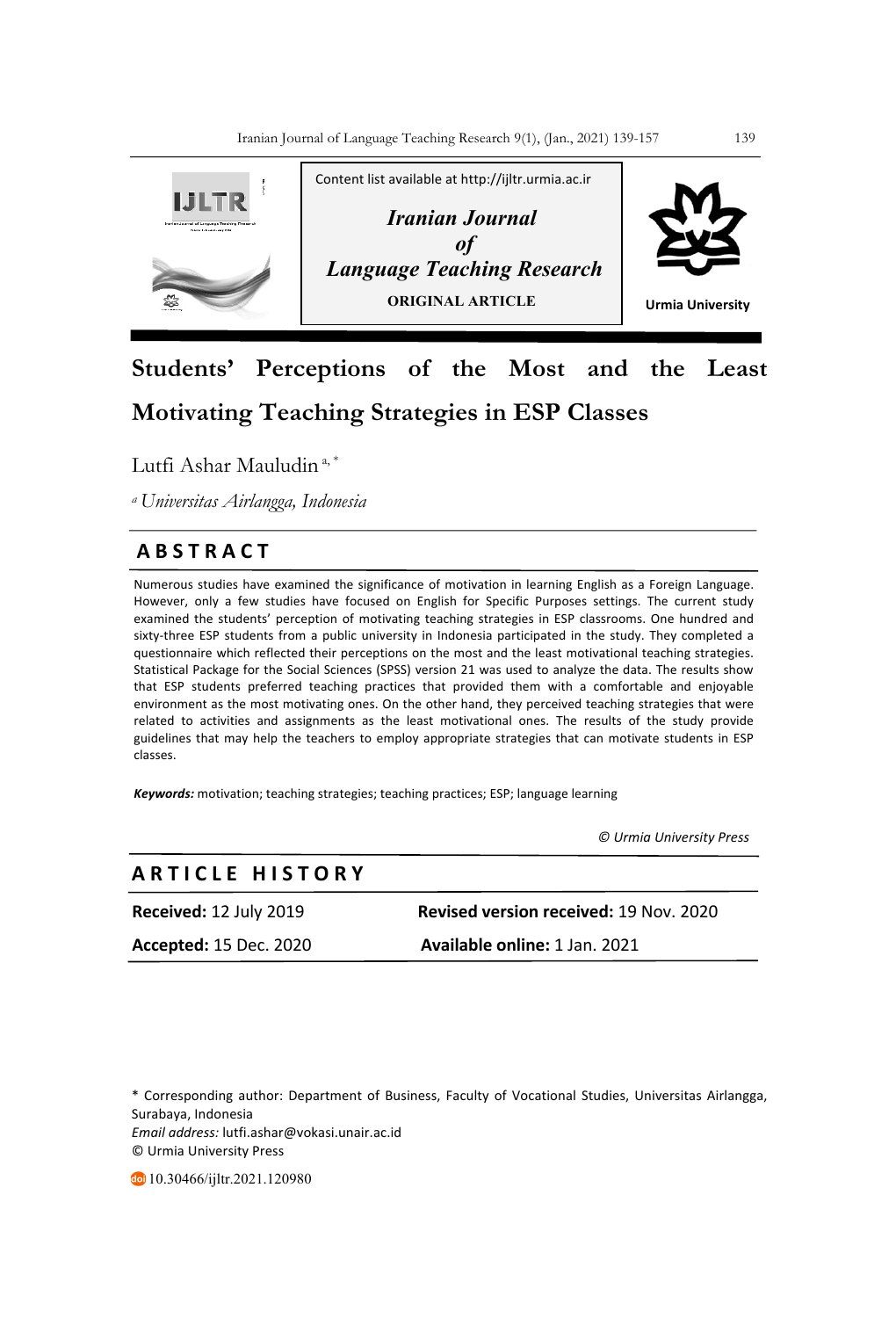## **Introduction**

Motivation is considered as one of the fundamental factors that determine the accomplishment in the field of foreign/second language (L2) learning. It refers to a personalized attribute that assists students to possess the quality of persistence and perseverance in acquiring the target language (Dörnyei, 2001; Masgoret & Gardner, 2003). Motivation performs as the primary device that drives the language learning process, and, later, it is utilized as a continuing driving force that assists the rigorous and laborious journey in mastering a foreign language (Cheng & Dörnyei, 2007). Although many conditions are required to attain successful L2 learning, most teachers would agree that motivation is indeed a primary stimulus that determines learning attainment (Dörnyei, Csizér, & Németh, 2006). Without adequate motivation, even the cleverest students will encounter difficulties to endure the long process of achieving the proficiency of the target language (Dörnyei, 1998). Neither suitable curricula nor noteworthy teaching method can guarantee the students' achievement in acquiring L2 without the element of motivation. On the other hand, highly motivated students can attain a significant amount of target language knowledge regardless of their language ability, cognitive characteristics, or learning environment (Cheng & Dörnyei, 2007; Dörnyei, 2001). Thus, L2 teachers tend to utilize motivation in describing successful or unsuccessful learners (Dörnyei, 2001). The learners' passion, enthusiasm, commitment, and perseverance are key elements of acquiring L2.

Furthermore, students' attainment is positively interrelated with teachers' ability and teaching style (Maeng & Lee, 2015; Westwood, 2004). A number of researches have reported the significance of teacher motivation as a vital element that positively affects the students' L2 acquisition (Bernaus & Gardner, 2008; Bernaus, Wilson, & Gardner, 2009; Guilloteaux & Dörnyei, 2008; Maeng & Lee, 2015; Roohani & Dayeri, 2019). Teachers' abilities are significant factors in the integration of motivational strategies into curricula as teachers' implementation of motivating strategies relates positively to students' motivation (Bernaus et al., 2009; Dörnyei, 2001). The higher the teachers' motivation in teaching L2, the better the students perceive them as motivating teaching strategies (Bernaus et al., 2009).

Motivational strategies are the implementation of instructional mediation conducted by teachers or language instructors to stimulate and encourage students' motivation (Guilloteaux & Dörnyei, 2008). When implemented, motivational strategies need four elements so they can be employed successfully, a) creating basic motivational conditions; (b) generating initial motivation; (c) maintaining and protecting motivation; and (d) encouraging positive retrospective self-evaluation (Dörnyei, 2001). Those dimensions are cyclical and interrelated which means they cannot be conducted separately. Furthermore, there are four levels of motivation according to Crookes and Schmidts (1991): micro-level, classroom level, syllabus level, and extracurricular level. Micro-level is the effects of motivation in stimulating the L2 cognitive process. The classroom level focuses on the teaching method and activities during L2 acquisition. Syllabus level is associated with the content of the knowledge that is based on students' need analysis whereas extracurricular level refers to informal and non-class activities that support motivation.

Employing motivational strategies need basic conditions. According to Dörnyei (2001), three preconditions should be obtained: (a) appropriate teacher behaviors and a good relationship with the students; (b) a pleasant and supportive classroom atmosphere, and (c) a cohesive learner group with appropriate group norms. Since motivational strategies aim to attain systematic and durable positive effect, recognizing the students' goal-related behavior is important. Thus, before determining how and when to use motivational strategies, it is important to understand different kinds of students' learning motivation (Lee & Yi, 2017).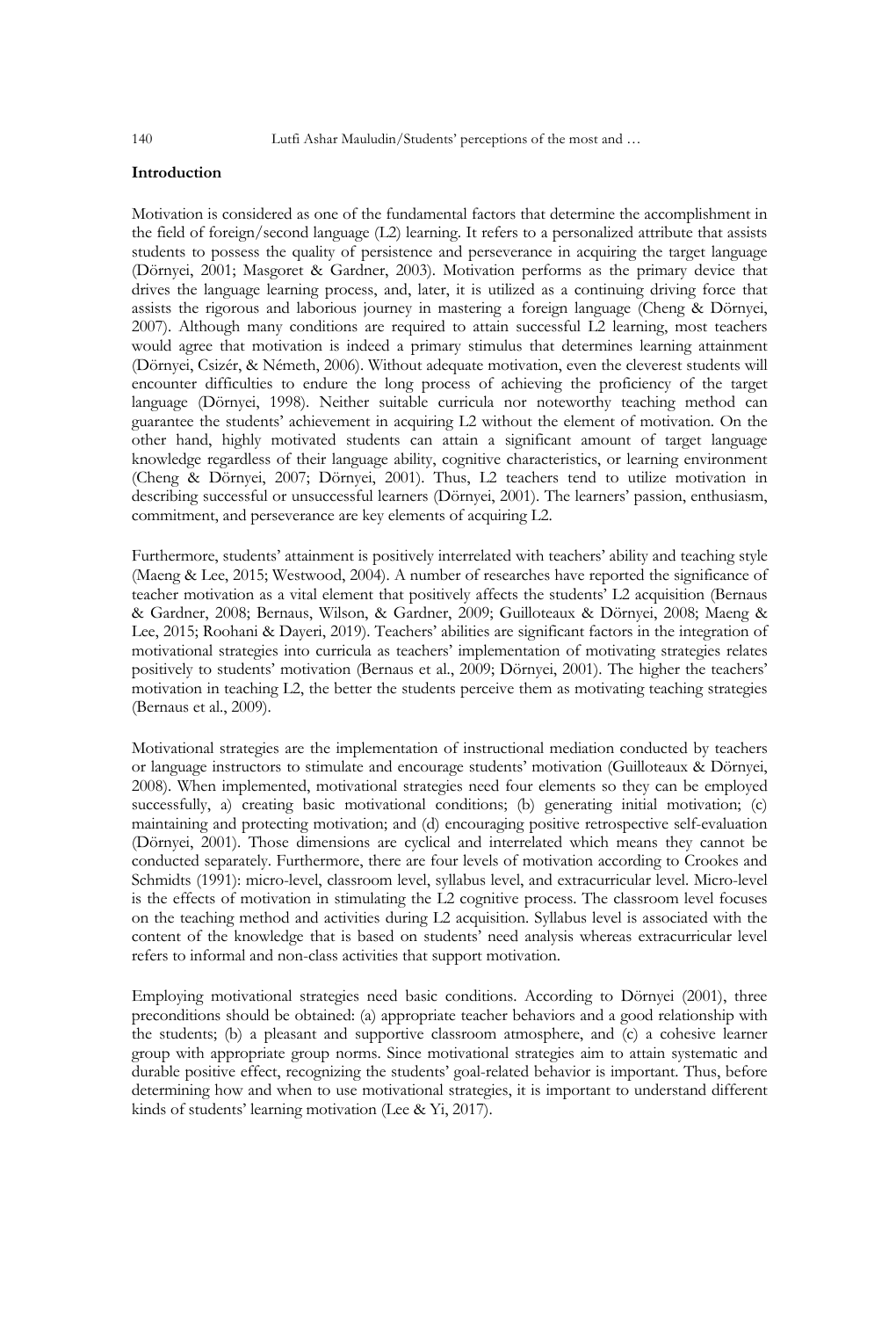To this end, the current research aims to find out the students' perceptions of the most and the least motivating teaching strategies in English for Specific Purposes (ESP) classes. ESP class focuses on the utilization of English as a medium of communication in a specific discipline of study or profession (Basturkmen, 2010). Different from the general EFL class, ESP class utilizes more varieties of language or registers such as English in Accounting, English in Medicine, English in Banking, etc. ESP language is designed to assist learners to master the linguistic efficiency in a specific environment; thus, it needs specific syllabus and teaching methods. One concern related to ESP classes in Indonesia, especially, is that most of their classes are conducted in a short period of time. The situation requires teachers to exploit the available time effectively. Furthermore, since the students learn English as an additional subject, their motivation and their willingness to acquire the language are also varied. Thus, it is important to look at the students' perspective on how they perceive the teaching strategies that can motivate them to acquire the target language.

The current study tries to yield the theoretical and practical implications of motivational strategies in teaching ESP students. Theoretically, an investigation into the students' perceptions of motivational strategies, specifically the most and least motivating ones, can contribute to the teachers' knowledge of determining the appropriate methods, techniques, and strategies in teaching ESP students. In particular, teachers and researchers can raise some inquiries regarding the students' attitudes toward teachers' teaching methods or strategies and their impact on L2 learning in ESP settings, especially in Indonesia. Practically, by relating the students' attitude toward the teachers' teaching methods or strategies, the results of the study are projected to assist teachers to determine the appropriate strategy that can motivate learners in ESP classes. Thus, the research questions of the current study are;

- 1. What is the most and the least motivational conceptual domain of teaching practices in ESP class?
- 2. What are the most and the least motivational teaching practices in ESP class?

#### **Review of Literature**

To date, several empirical studies have investigated the importance of motivation strategies the teachers possess in enhancing the students' motivational level during the teaching and learning process. These studies have demonstrated consistent findings that teachers' motivational strategies have a positive correlation with students' achievement (Bernaus & Gardner, 2008; Bernaus et al., 2009; Dörnyei & Csizér, 1998; Guilloteaux & Dörnyei, 2008; Kumazawa, 2013;Maeng & Lee, 2015; Moskovsky, Alrabai, Paolini, & Ratcheva, 2012; Song & Kim, 2016). Dörnyei and Csizer (1998) proposed 'Ten commandments for motivating language learners' as a compilation of macro strategies that are developed to improve students' motivational level. In their study, they established a set of motivational strategies in L2 class as the ability to motivate learners can be seen as the core of teaching efficacy. It is also revealed that the students' motivated learning behavior is highly influenced by the teachers' motivational practice which is demonstrated by the amount of students' attention in class as well as the degree of their participation in classrooms tasks (Guilloteaux & Dörnyei, 2008). Furthermore, the teachers' motivation in using the motivational strategies during classroom activities is also related to the students' motivation and their attainment (Bernaus et al., 2009; Moskovsky et al., 2012).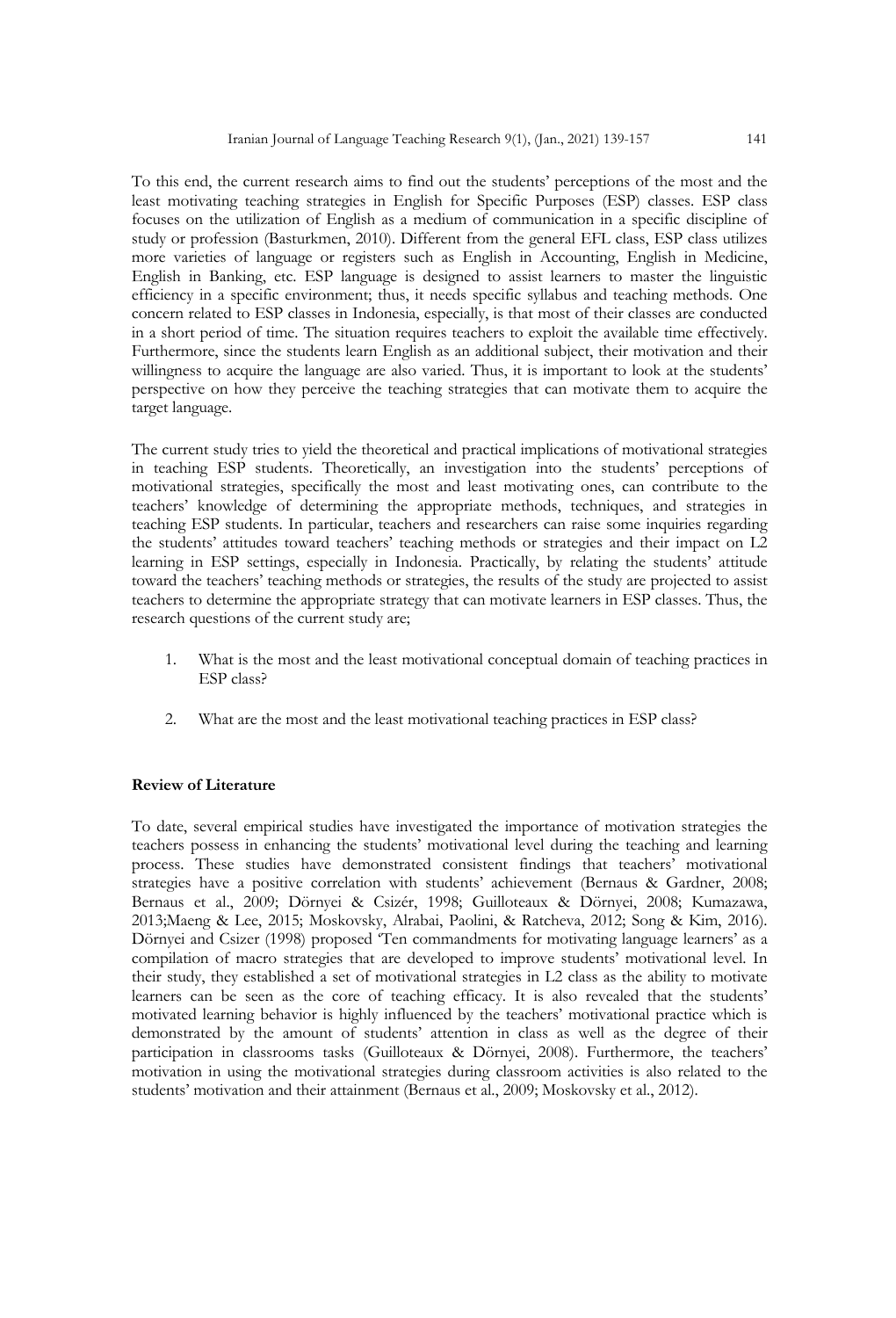Some studies have examined the students' motivational state and attitude in learning L2. It is stated that students' anxiety has a significant contribution to students' performance in attaining L2 knowledge (Liu & Huang, 2011). Thus, students' attitude toward classroom language is strongly influenced by their ideal L2 self (Lee & Yi, 2017). Ideal L2 self entails abilities that one needs to acquire to prevent possible negative outcomes in learning L2 (Dörnyei, 2005). Therefore, intrinsic motivation such as determination and personal goal, in general, has proven to have positive relations with students' motivation in achieving L2 knowledge (Carreira, 2011; Chang, 2010; Ghanizadeh, Amiri, & Jahedizadeh, 2020). Furthermore, external factors also contribute to the students' motivational state. Students' interaction and association with their classmates reflect a significant level of students' motivation. Students who are associated with more motivated classmates tend to have high motivation, whereas those who are in an unresponsive group of classmates will reflect demotivated behavior (Chang, 2010). Students are also most susceptible to be demotivated if they feel that they have less L2 learning experience and are less-proficient (Falout, Elwood, & Hood, 2009).

Several studies mentioned the influence of environment and external factors as important elements in improving motivation. Fandiño, Munoz, and Velandia (2019) conducted a study to investigate students' motivation in e-learning settings. It revealed that their motivation to study English as a foreign language was strongly influenced by external factors such as the quality of teachers' assistance and teaching strategies. Furthermore, Partovi and Razavi (2019) also found out that game-based learning as an external motivation has proven to improve the students' academic motivation. Kulakow (2020) mentioned that a student-centered approach creates more positive motivation in the academic setting compared to the teacher-centered approach. This means that one of the ways to improve the students' self-perception of motivation is through competence-based learning environment where the students are given more opportunities to interact with their peers. In other words, student-centered learning is highly correlated with selfdetermined motivation in the learning situation (Kulakow & Raufelder, 2020). Students who have stronger beliefs in attaining certain knowledge demonstrated greater motivation during the learning process (Baker & Anderman, 2020).

A few studies also focus on intrinsic motivation as the major factor in the language learning process. Cao and Meng (2020) conducted a research to investigate the personality traits and motivation as the predictors of English achievement in a Chinese University learning environment. This study found that conscientiousness and extraversion are two motivating factors that highly contributed to the development of English achievement. Oga-Baldwin and Fryer (2020) found out that the students' motivation in learning the native language and foreign language is not different as their motivation is influenced by their self-determination. Furthermore, in the study by Nakamura (2019), students' second language motivation is highly influenced by their ideal-self as a future competent second language user. This result is similar to Wen and Piao's study (2020) that mentioned the students' learning experience also influences their motivational profiles. Students with positive concept-related motivation and aspiration tend to have stronger desire and persistence in the language learning process.

Previous studies also investigate the influence of teaching methods, styles, and teachers' behavior on the students' motivational state. Teachers' knowledge of students' personal goals in learning L2 is significant as students' motivation can be nurtured by assisting their awareness of proficiency, affinity, and cultural tolerance (McEown, Noels, & Saumure, 2014). Students' perceptions of teacher's support for autonomy have increased students' intrinsic motivation (Carreira, Ozaki, & Maeda, 2013). Students are also more motivated if they are exposed to creative technique pedagogy that creates a more interesting environment (Liao, Chen, Chen, & Chang, 2018; Schmidt & Watanabe, 2001). Other activities including preparing weekly quizzes, guiding extracurricular activities, and handling class size also influence the students' motivation since they develop and establish a good rapport between teachers and students (Daif-allah &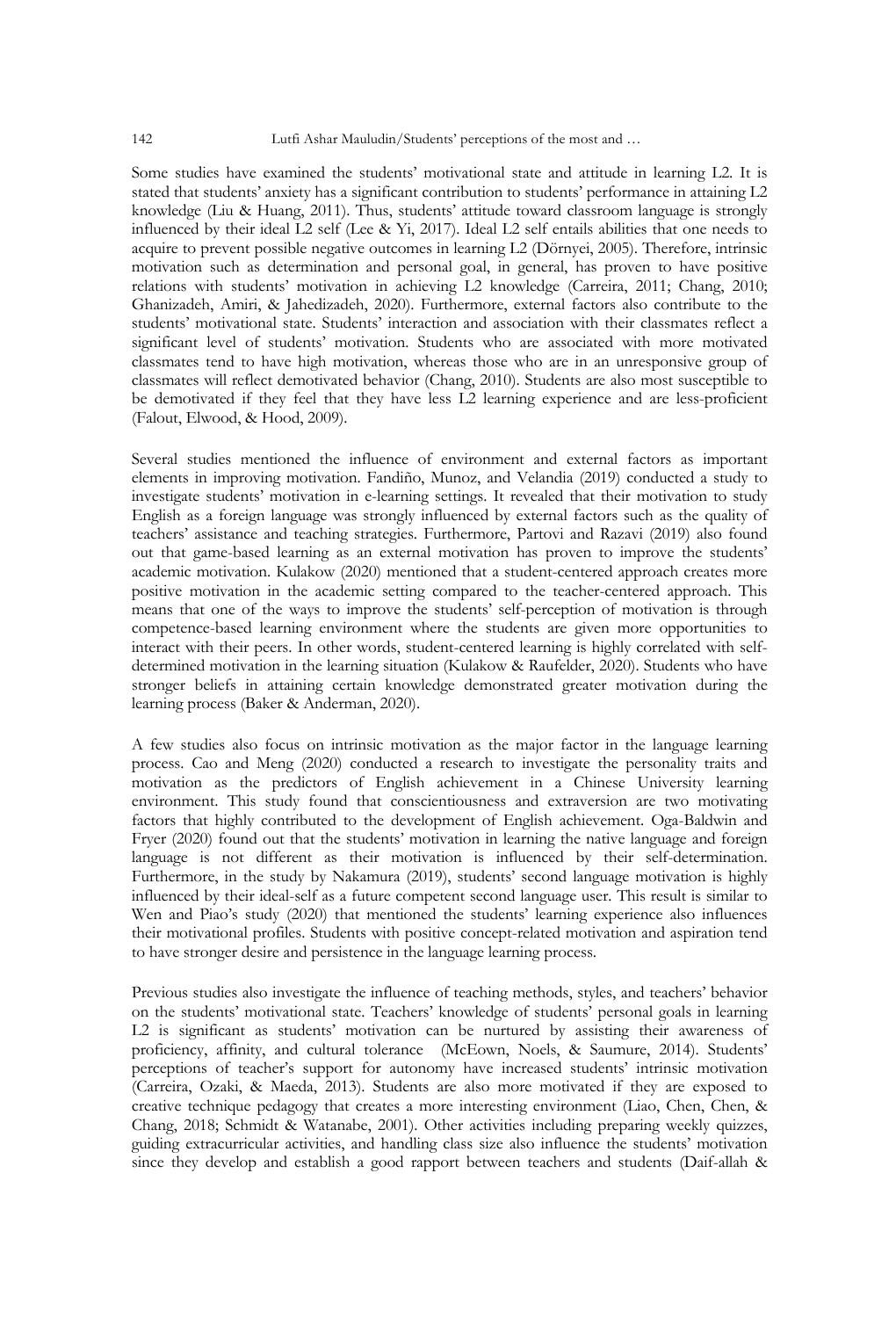Alsamani, 2014). In addition, individual teacher behavior also demonstrates a significant role as it is reflected as one of the demotivating factors in L2 classrooms (Kikuchi, 2009).

Some researches emphasize the influence of the environment in motivating students' behavior. Growths in students' motivations are influenced by constant collaborations between their perceptions of social contexts and their ideal L2 selves (Du & Jackson, 2018). The environment that can provide the opportunity to create a good group of learners exerts a positive impact on enhancing motivation within the L2 classroom (Chang, 2010). The role of the environment is crucial as the improper learning condition such as the shortage of teaching utilities and equipment tend to be a demotivating factor for the students (Alavinia & Sehat, 2012). The availability of learning resources is a good mediation to create productive output in any learning context (Zheng, 2012). Additionally, perceived autonomy possessed by students is also significant in cultivating the pleasure of learning which enhances the level of motivation (Tanaka, 2017). In an Iranian setting, Birjandi and Tamjid (2010) reported the importance of self-assessment in improving Iranian students' motivation. Their study revealed that writing a journal on a regular basis has developed the students' motivation significantly. Moreover, Hosseini and Shokrpur (2019) also conducted a study in Iran to compare the learning motivation between the medical and nursing ESP language classes. The results showed that the medical ESP language class had higher motivation as it was influenced by the teachers' characteristics, teaching material, and personal aspirations.

Based on the discussions above, motivational strategies in the classroom play a significant role in shaping the students' motivated behavior. In the ESP setting, the motivational strategies have not been fully utilized. The studies presented above focus on the importance of motivational strategies in general L2 learning. As mentioned before, the context of ESP is different from English for General Purpose (EGP) which focuses on acquiring English for the general use of the language. Therefore, it is imperative to investigate the students' perceptions of the motivational strategies that can assist them in acquiring the target language in an ESP setting, especially in Indonesia. It is important to find out the students' perceptions and expectations of teachers' motivational strategies in learning English to maximize their competence in acquiring the target language. The present study tries to replicate Dörnyei and Csizer's (1998) study which investigated the macro-strategies and micro-strategies that motivate language learners. Different from the previous study which examines the teachers' perceptions, the current study investigates students' perceptions of those macro-strategies and micro-strategies in Indonesian ESP classes. It is believed that by knowing the students' perceptions, teachers can modify or develop their teaching methods based on the students' needs to create positive environments in the learning process.

## **Method**

#### *Participants*

Since the current study emphasizes the students' perceptions in ESP settings, only the students enrolled in ESP classes in an Indonesian public university were included in the data collection process. The students involved were enrolled in the first level of ESP class from four study programs: library technician (n=33), tax management (n=41), physiotherapy (n=45), and radiology (n=44). The students mostly experienced learning English starting from junior high school. Therefore, prior to the enrollment to the university, they had learned English for about 6 years in a formal education. Hence, their English proficiency is between beginner and intermediate level. One hundred and sixty-three students reported basic demographic information. They ranged in age from 17-24. A total of 124 female students and 39 male students responded to the questionnaire.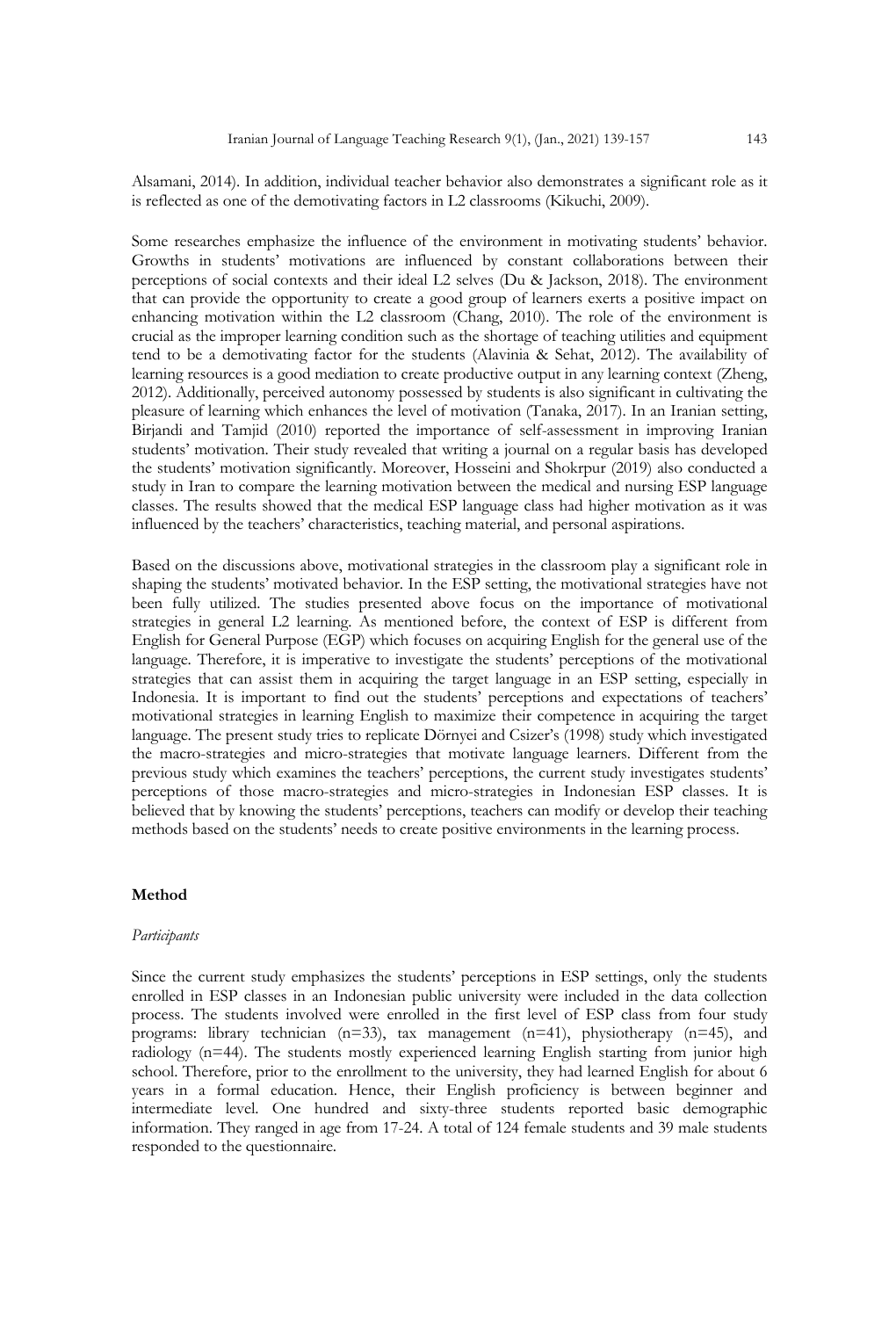#### *Instrumentation*

The primary instrument used in the current study was based on a questionnaire developed by Dörnyei and Csizer (1998) which was utilized to rate the frequency and importance of different motivational strategies in the Hungarian English Classroom. They created a questionnaire comprising of 51 micro-strategies (teaching practices) and requested the teachers to rate the significance of the strategy used in the classroom. The motivational strategies were grouped into several conceptual domains or macro-strategies and each of them consisted of several microstrategies. Conceptual domains covered larger classifications of associated micro-strategies. This questionnaire was used as it focused on the teaching practices implemented in the classroom and how they influenced the students' motivation.

The present study, conversely, asked the students to rate the importance of those micro-strategies in the classroom. The instruments were presented in both English and Indonesian to avoid students' misunderstanding of the items. Motivational strategies that did not apply to the ESP class in a college-level classroom were eliminated including conceptual domains 'rule' and 'decoration'. Different from Dörnyei and Czizer's (1998) study, the current study did not focus on the teachers' actual performances, but it focused on the degree to which each micro-strategy was considered as motivating. Hence, the students were asked about the kind of teaching practices that they felt would motivate them to learn English in the ESP setting.

The questionnaire presented a list of 46 teaching practices that teachers might use in ESP class. The students were asked to indicate how significant the role of a specific practice was in motivating them to learn English. Each participant rated each strategy on a five-point scale rating. The rating rubric is presented in Table 1.

Table 1 *Rating Rubric*

| Point | Description                                               |
|-------|-----------------------------------------------------------|
|       | This practice does not affect my motivation.              |
|       | This practice plays a minor role in motivating me.        |
|       | This practice plays somewhat a role in motivating me.     |
|       | This practice plays a considerable role in motivating me. |
|       | This practice plays a major role in motivating me.        |

The questionnaire was administered at the beginning of the academic year to prevent the bias in participants' responses based on their immediate experiences. They were asked to recall their previous English learning experience while responding to the questionnaire. They were also informed that the questionnaire was for the research purpose only and would not affect their grades. Participation was voluntary and their personal information was protected. The questionnaire was completed within 30 minutes.

## *Data Analysis*

The method used was descriptive statistics. Statistical analysis was carried out using Statistical Package for the Social Sciences (SPSS) software version 21 (IBM corporation, New York) to find out the mean scores and standard deviations. Since the questionnaire was used to reveal the students' expectations of the teachers' strategies in the learning processes, the purpose of analyzing the data was to find out the students' expectancy on the teaching methods that could motivate them in learning English in ESP contexts. To achieve this, the teaching practices were rank-ordered in terms of the mean score from the highest to the lowest by finding the mean response of each teaching practice. The analysis revealed the teaching practices that the students found most motivational and least motivational. The data were also analyzed based on each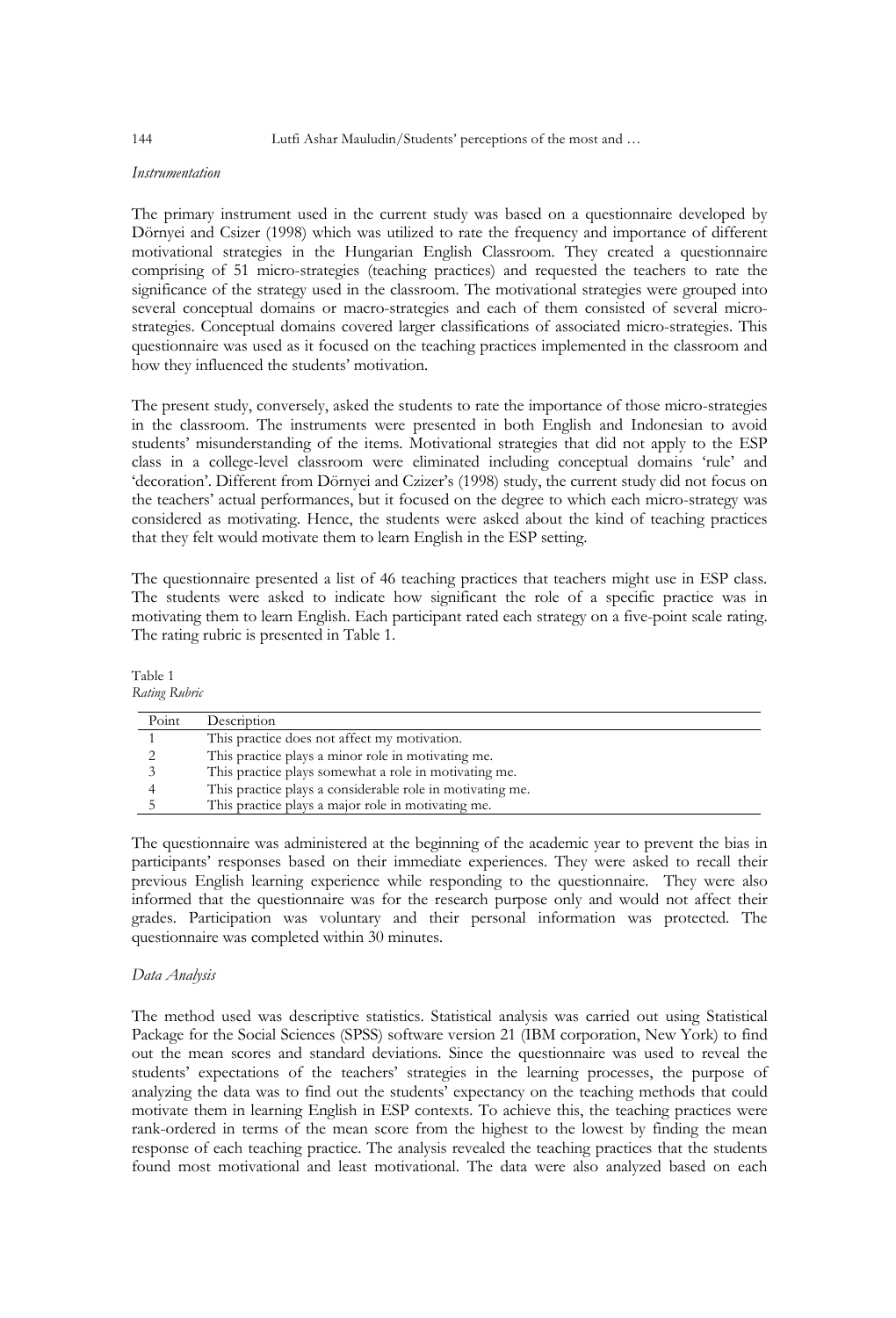conceptual domain to establish a rank-ordered list of the most and least motivational conceptual domains.

## **Results**

According to the data analysis, the 46 strategies were rank-ordered based on the students' perceptions. Table 2 shows the rank of micro-strategies from the most to the least motivational teaching strategies in each macro-strategy or conceptual domain based on the mean score.

#### Table 2

| Micro-strategies from the Highest to the Lowest Rank in Each Domain |  |  |  |
|---------------------------------------------------------------------|--|--|--|
|---------------------------------------------------------------------|--|--|--|

| Domain     | Strategies                                                                                  | М    | <b>SD</b> |
|------------|---------------------------------------------------------------------------------------------|------|-----------|
| Teacher    | Showing a good example by being committed and motivated                                     | 4.68 | .85       |
|            | Preparing the lessons properly                                                              | 4.57 | .83       |
|            | Behaving naturally and genuinely<br>$\equiv$                                                | 4.32 | .82       |
|            | Being sensitive and accepting<br>$\frac{1}{2}$                                              | 3.68 | .93       |
| climate    | Creating a pleasant atmosphere<br>$\overline{\phantom{a}}$                                  | 4.78 | .86       |
|            | Bringing humor, laughter, and smile<br>$\frac{1}{2}$                                        | 4.60 | .90       |
|            | Having games and fun activities<br>$\blacksquare$                                           | 4.29 | 1.01      |
|            | Having games-like competitions<br>$\blacksquare$                                            | 3.78 | 1.06      |
| Task       | Giving clear instructions<br>$\blacksquare$                                                 | 4.70 | .85       |
|            | Providing assistance about how to complete the task<br>$\blacksquare$                       | 4.52 | .89       |
|            | Stating the aim and the utility of each task                                                | 4.26 | .82       |
| Rapport    | Developing a good relationship<br>$\overline{\phantom{a}}$                                  | 4.58 | .80       |
| Self-      |                                                                                             |      |           |
| confidence | Encouraging the students constantly                                                         | 4.55 | 1.11      |
|            | Making sure the students experience success regularly                                       | 4.54 | 1.03      |
|            | Giving positive feedback and appraisal<br>L.                                                | 4.42 | .89       |
|            | Selecting tasks that do not exceed the students' competence<br>$\qquad \qquad \blacksquare$ | 3.93 | 1.20      |
|            | Explaining that mistakes are a natural part of learning<br>-                                | 2.63 | 1.25      |
| interest   | Administering various activities                                                            | 4.10 | .98       |
|            | Building students' interests instead of giving scores/grades as the                         |      |           |
|            | main energizer of learning                                                                  | 4.10 | 1.12      |
|            | Raising students' curiosity by providing unexpected elements                                | 4.07 | .97       |
|            | Selecting interesting tasks                                                                 | 4.03 | 1.10      |
|            | Choosing interesting topics and materials<br>٠                                              | 3.94 | .91       |
|            | Offering a variety of materials<br>$\blacksquare$                                           | 3.62 | 1.24      |
|            | Creating a challenging task to involve the students<br>$\qquad \qquad \blacksquare$         | 3.11 | 1.14      |
| autonomy   | Encouraging creative and imaginative ideas<br>$\frac{1}{2}$                                 | 4.37 | .87       |
|            | Encouraging questions and other contributions from the students<br>$\overline{\phantom{a}}$ | 4.13 | .85       |
|            | Sharing responsibility to organize the learning process with the<br>÷,                      |      |           |
|            | students                                                                                    | 3.80 | .87       |
| personal   |                                                                                             |      |           |
| relevance  | Filling the task with personal content that is relevant to the students                     | 3.58 | 1.07      |
| goal       | Conducting a needs analysis about the students' goal and needs<br>÷.                        | 4.17 | .84       |
|            | Setting up several specific learning goals<br>$\blacksquare$                                | 4.16 | .70       |
|            | Assisting students to design their individual study plans<br>$\frac{1}{2}$                  | 4.04 | 1.06      |
|            | Helping students to develop realistic expectations<br>$\frac{1}{2}$                         | 4.02 | .86       |
|            | Increasing the group's goal-orientedness<br>$\qquad \qquad \blacksquare$                    | 4.00 | 1.08      |
| culture    | Inviting native speakers                                                                    | 4.05 | 1.09      |
|            | Finding pen friends<br>$\blacksquare$                                                       | 3.97 | 1.06      |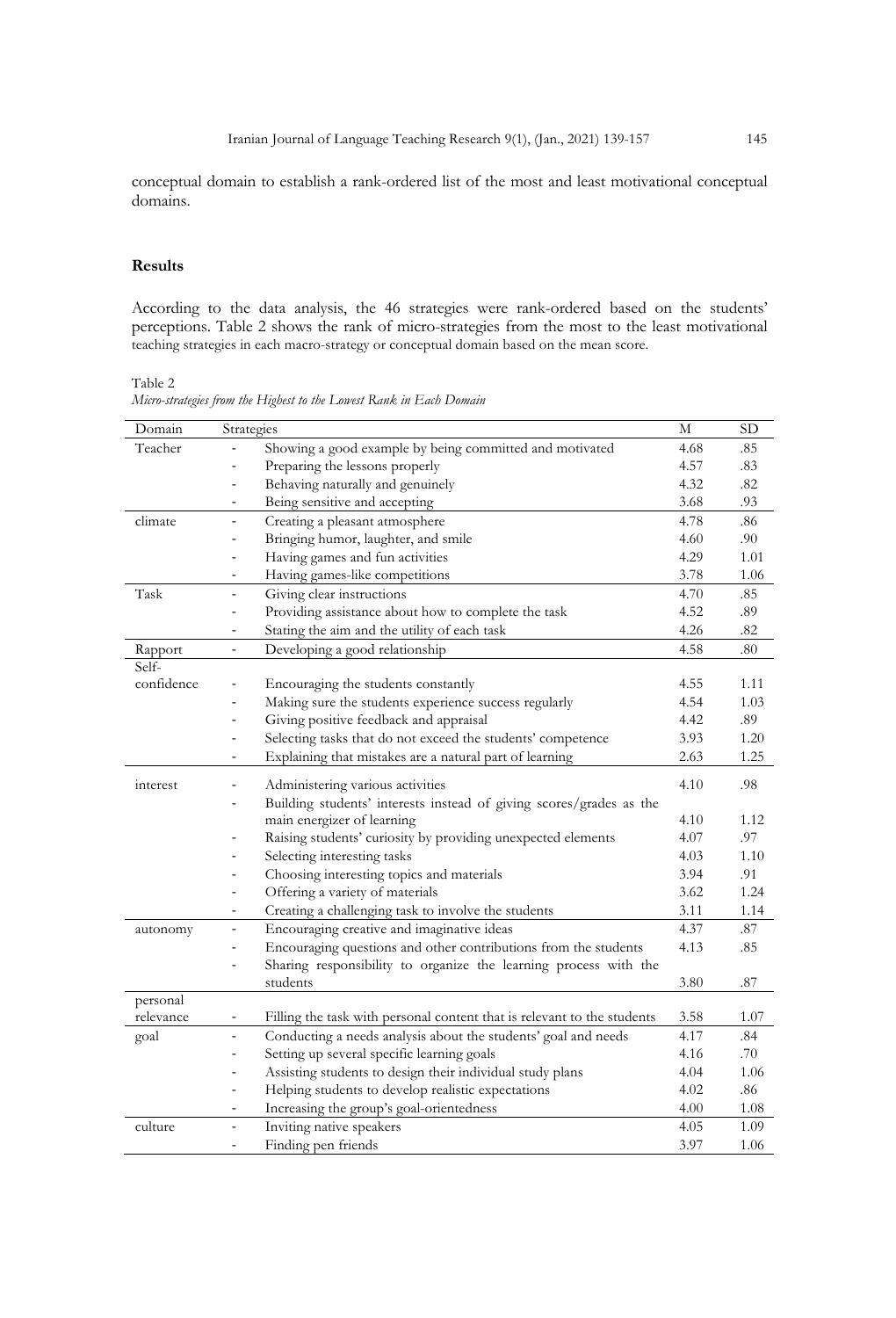|            | Familianzing the students with the cultural background of English       | 3.88 | 1.01 |
|------------|-------------------------------------------------------------------------|------|------|
|            | Using authentic material                                                | 3.83 | .93  |
| group      | Helping students to get to know one another                             | 4.04 | .90  |
|            | Organizing extracurricular out-of-class of activities                   | 4.01 | .93  |
|            | Participating as an ordinary member of the group as much as             |      |      |
|            | possible                                                                | 3.86 | .88  |
|            | Providing regular group work                                            | 3.45 | .88  |
|            | Helping students to realize that it is mainly effort that is needed for |      |      |
| effort     | success                                                                 | 4.40 | .93  |
| usefulness | Emphasizing the usefulness of the language                              | 4.12 | 1.04 |
| reward     | Giving rewards other than grades                                        | 3.99 | 1.25 |
| finished   | Allowing students to create products that they can display or           |      |      |
| product    | perform                                                                 | 3.77 | .95  |
| comparison | Avoiding any comparison of students to one another                      | 4.53 | 1.03 |

Table 3 shows the ranked order of conceptual domains from the highest to the lowest. It is shown that the conceptual domain *rapport* is the most motivational one and conceptual domain *personal relevance* is the least motivational one. Following conceptual domain *rapport* is *teacher, comparison, task*, and *climate*. Then, rounding out the five least motivational conceptual domains are *finished product*, *interest*, *culture*, and *group*.

Table 3 *Conceptual Domains Rankings*

| No             | Domain             | М    | SD.  |
|----------------|--------------------|------|------|
| $\mathbf{1}$   | rapport            | 4.58 | .80  |
| $\overline{2}$ | teacher            | 4.56 | .92  |
| 3              | comparison         | 4.53 | 1.03 |
| $\overline{4}$ | task               | 4.49 | .85  |
| 5              | climate            | 4.49 | .85  |
| 6              | effort             | 4.40 | .93  |
| 7              | usefulness         | 4.12 | 1.04 |
| 8              | goal               | 4.08 | .91  |
| 9              | self-confidence    | 4.08 | 1.04 |
| 10             | autonomy           | 4.07 | .87  |
| 11             | reward             | 3.99 | 1.25 |
| 12             | group              | 3.89 | 1.00 |
| 13             | culture            | 3.84 | .90  |
| 14             | interest           | 3.80 | .96  |
| 15             | finished product   | 3.77 | .95  |
| 16             | personal relevance | 3.58 | 1.07 |

146 Lutfi Ashar Mauludin/Students' perceptions of the most and …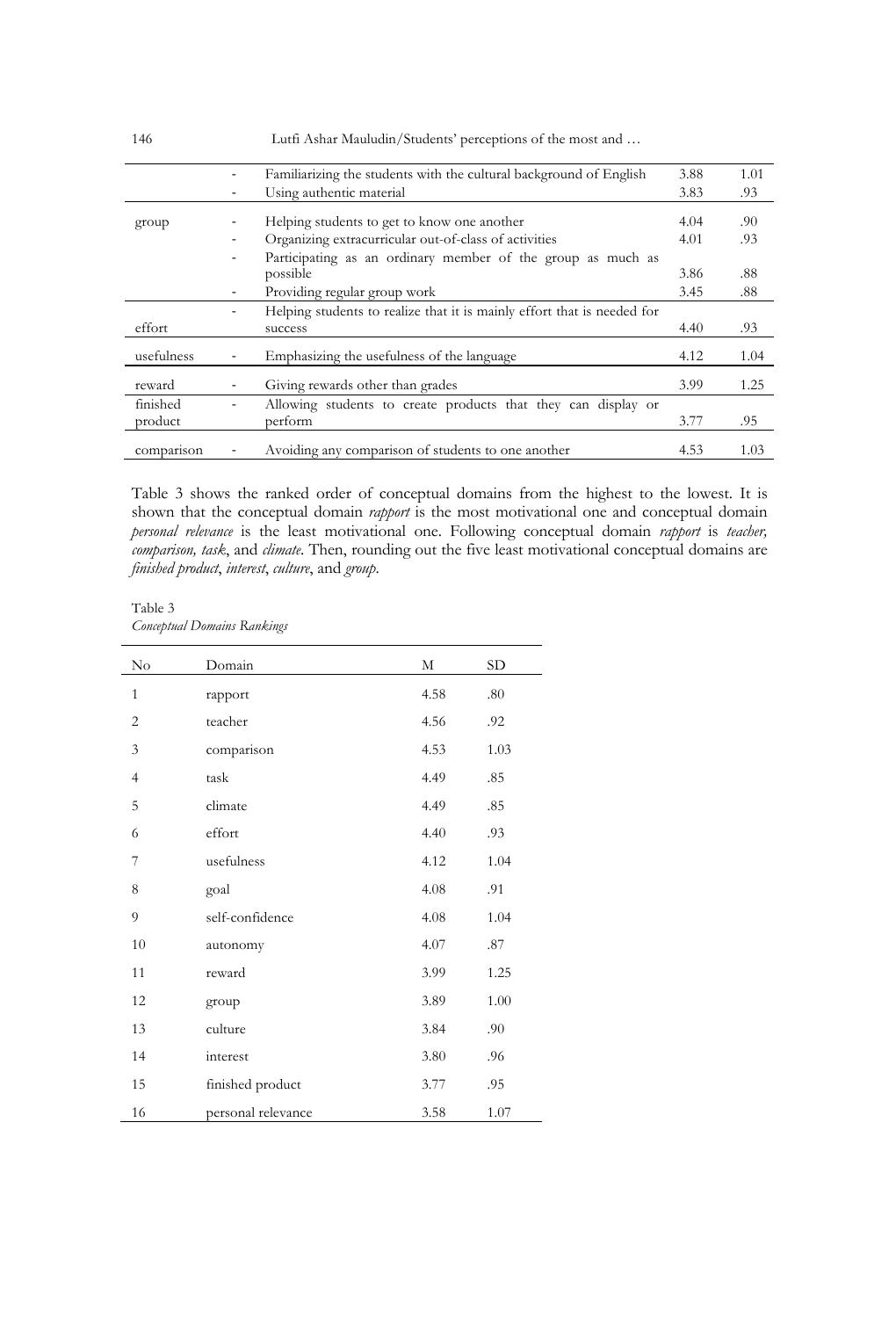Table 4 illustrates the five most motivational teaching practices. The rank is based on the fivehighest mean scores in the micro-strategies in any domain. Table 5 shows the five least motivational teaching practices. The rank is concluded from the five-lowest mean scores in the micro-strategies in any domain.

Table 4 *Five Most Motivational Teaching Practices* 

| No | Teaching practices                                      | М    |     |
|----|---------------------------------------------------------|------|-----|
|    | Creating a pleasant atmosphere                          | 4.78 | .86 |
|    | Giving clear instructions                               | 4.70 | .85 |
|    | Showing a good example by being committed and motivated | 4.68 | .85 |
|    | Bringing humor, laughter, and smile                     | 4.60 | .90 |
|    | Developing a good relationship                          | 4.58 | .80 |

Table 5 *Five Least Motivational Teaching Practices* 

| N <sub>o</sub> | Teaching practices                                                      |      | SD   |
|----------------|-------------------------------------------------------------------------|------|------|
|                | Explaining that mistakes are a natural part of learning                 | 2.63 | 1.25 |
|                | Creating a challenging task to involve the students                     | 3.11 | 1.14 |
|                | Providing regular group work                                            | 3.45 | .88  |
|                | Filling the task with personal content that is relevant to the students | 3.58 | 1.07 |
|                | Offering a variety of materials                                         | 3.62 | 1.24 |

## **Discussion**

#### *Conceptual Domain Rankings*

Recognizing the conceptual domains or macro-strategies is significant since it shows the general framework of L2 motivation. One of the frameworks is the level of learning condition that is related to the various and certain situations of language learning (Dörnyei & Csizer, 1998). This framework proposes three sources of motivation; namely, course-specific, teacher-specific, and group-specific motivational components.

Looking at the results in Table 3, it can be seen that the top three most motivational macrostrategies are related to teacher-specific motivational components; *rapport, teacher*, and *comparison*. In these domains, the teachers should build a good relationship with the students by providing some assistance such as modeling, demonstration, and feedback (rapport domain). Furthermore, the teacher also needs to consider their behavior, personality, teaching style, and direct socialization to the student (teacher domain). Teachers also should avoid comparing one student to another and build a positive authoritarian style (comparison domain). More importantly, teachers should show enthusiasm and commitment to the teaching and learning process (Dörnyei, 2001).

Therefore, it can be seen that in the ESP setting, the students tend to rely on developing a good relationship with the teachers and how the teachers assist them during the learning process. As ESP students mostly have limited English proficiency, they need more attention and assistance in developing their English skills. The teachers' role influences significantly as the students need a proper demonstration and assistance to solve the problems during the activities (Mauludin, 2018). For instance, in writing an essay, the teacher should demonstrate the steps of writing and give the examples of writing essay before instructing the students to write. During the writing activities,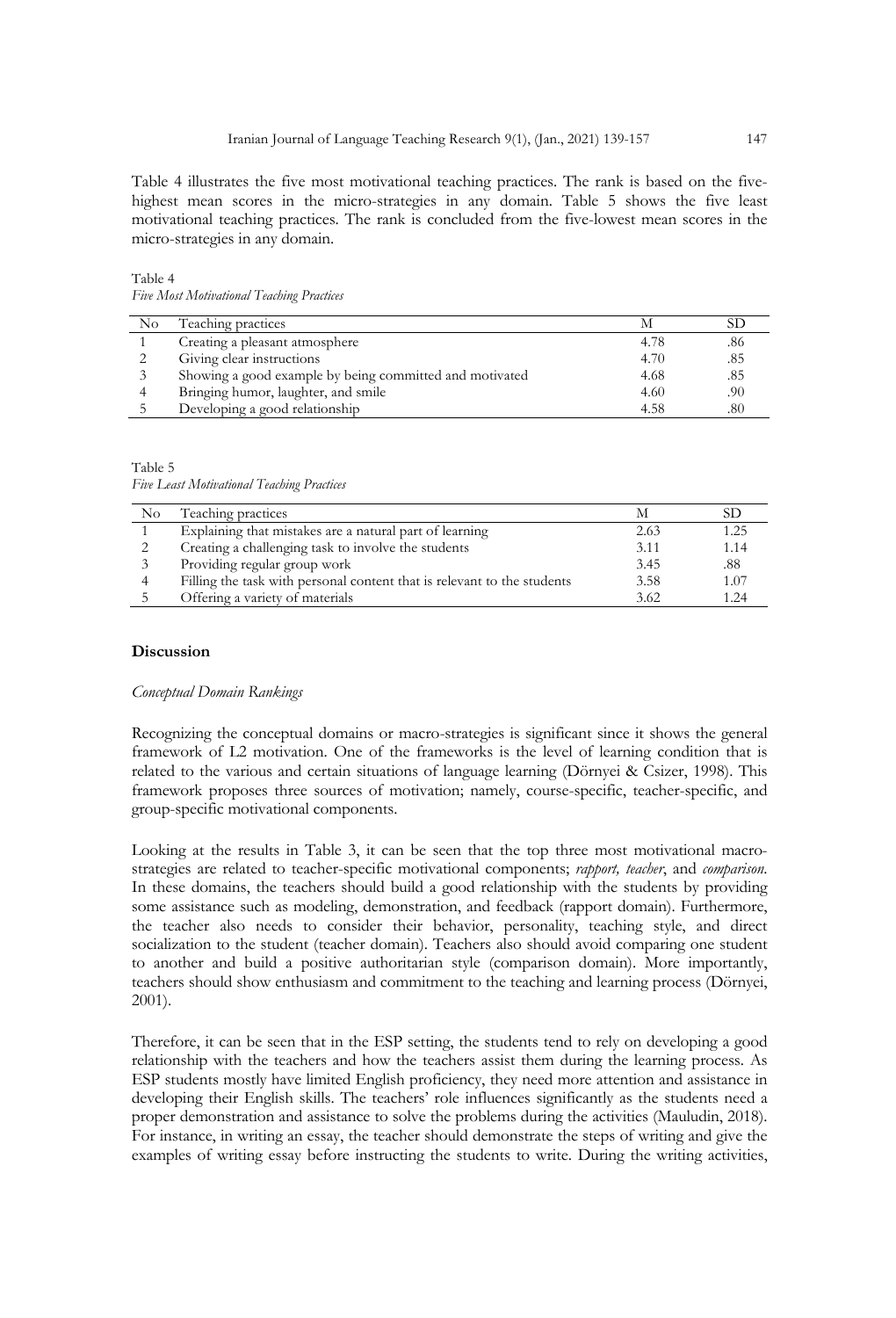#### 148 Lutfi Ashar Mauludin/Students' perceptions of the most and …

the teacher should individually guide the students who have difficulties in the process of writing. Students' enthusiasm and motivation are highly influenced by proper guidance and assistance that the teachers provide. On the other hand, personal content is considered to be the least motivational component as the ESP students tend to be afraid of tasks and assignments. Since they are aware that learning English is challenging, they have the anxiety to perform the language. Thus, they consider more assignments or tasks will reduce their enthusiasm and motivation in participating in the learning process.

The results are in line with several previous studies that mention the students' motivated learning behavior is mostly influenced by the teachers' motivational practice. Teachers' ability in measuring the students' main objective in learning a language is a significant factor in utilizing the classroom to provide students' diverse needs (Lee & Yi, 2017). By gauging the students' diverse goals, the teachers are able to maximize their role in catering motivational teaching practices. Teachers should understand individual abilities; thus, comparing one student to another is insignificant as it will increase the students' anxiety. Teachers' awareness in drawing students' attention is also an essential element to inspire the students' curiosity which is beneficial to increase their motivational state (Maeng & Lee, 2015). Moreover, teachers also should be able to change their language of instruction based on the students' current ability. Variation of language of instruction is considered to be an effective motivational strategy (Guilloteaux & Dörnyei, 2008; Keller, 2010; Mauludin, 2020). Language of instruction is strictly associated to the ability of students in understanding and absorbing knowledge. Hence, the more effective the language used, the easier the students mastering the learning goal. For instance, the teachers' code-switching between languages has a positive influence on preserving the students' motivation (Maeng & Lee, 2015).

Furthermore, one of the important skills that teachers should possess is the ability to provide modelling and samples to the students. Catering students with models and examples can assist them to learn to solve the problems faster. This factor is significantly influenced by students' intrinsic motivation. Teachers' feedback is also considered to be an inspiring and positive element in improving students' motivation (Daif-allah & Alsamani, 2014). Informative and encouraging feedback positively provided by teachers improves students' motivation and self-confidence. Most importantly, teachers' autonomy that supports pleasant atmosphere increases students' intrinsic motivation (Carreira et al., 2013). Teachers who design a classroom atmosphere in which students' viewpoints are understood, teachers' control is minimized, and various choices are offered contribute to students' pleasure in learning EFL.

However, it should be noticed that some conceptual domains consist of only one micro-strategy while others consist of more than one. Thus, it should be considered that some conceptual domains' rank was based on the average score of each micro-strategy. Looking at this case, it would be difficult to decide that certain conceptual domains are more motivating as there may be one or two micro-strategies that the students feel unmotivating. To find out the most and least motivational teaching practices, it is important to look at the individual teaching practice within the domain. Therefore, five most and least motivational teaching practices were chosen based on the individual mean score. Table 4 showed five most motivational teaching practices and Table 5 revealed five least motivational teaching practices according to students' opinions.

## *Five Most Motivational Teaching Practices*

It is shown in Table 4 that 'creating a pleasant atmosphere' ranked first as the most motivational teaching practice for the students. Pleasant atmosphere refers to the learning environment that the students perceive as comfortable or enjoyable. As learning language is considered to be one of the most challenging learning experiences that students encounter, the teachers have the responsibility to recognize the factors that may increase their anxiety and some elements that can hinder their learning motivation and achievement. By diagnosing those factors, the teachers are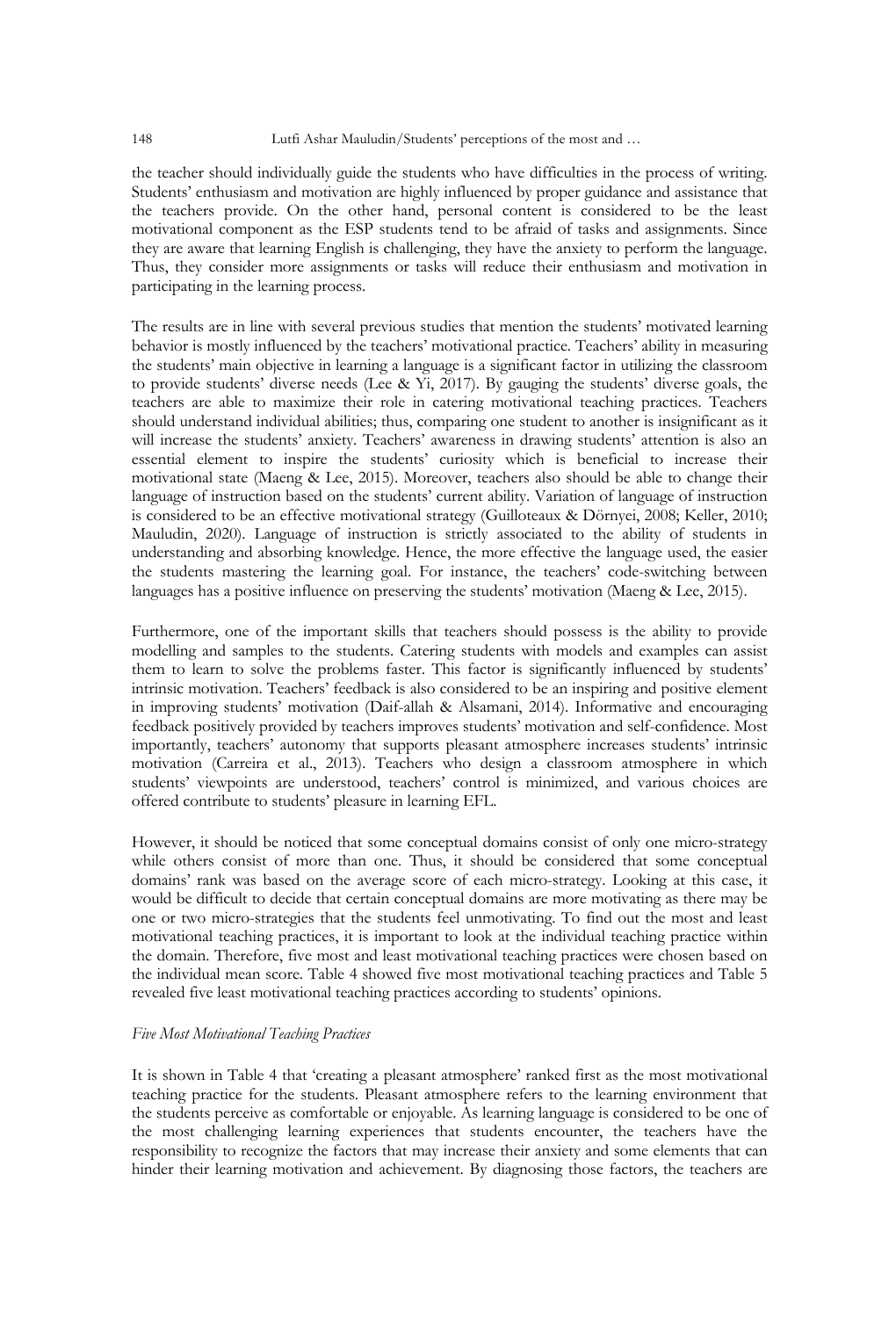able to create a secure learning atmosphere where the students are not exposed to a discouraging situation. The result is in line with Dörnyei and Csizér's study (1998) which placed the classroom atmosphere condition in the second place as the most motivational strategy in the learning process. The classroom atmosphere or learning environment has a significant role in maintaining students' positive motivation. The learning environment which demands high-stakes testing or delivers unsuitable level of courses may start the motivational problems (Falout et al., 2009). Furthermore, a pleasant climate in the classroom is also related to the teachers' personality, their ability to give positive feedback, and their effort in helping students while facing obstacles in the learning process (Carreira et al., 2013; Falout et al., 2009). In other words, classroom should be designed to stimulate the students' perceptions of positive autonomy provided by the teachers. Therefore, it is shown that, based on their perspective, students are more comfortable and motivated when being exposed to a comfortable, enjoyable, and pleasant learning environment.

The second one is giving clear instructions. To solve the problems, students need cognitive support in the form of clear and proper examples. Furthermore, teachers also should provide clear demonstration and modeling in resolving the problem. The modeling lets students concentrate on the specific stages which will reduce their load of cognitive work in their memory. This study is related to the previous studies which mentioned that the teacher's way in delivering learning instructions also had a significant impact on how the students understand the given activity (Cheng & Dörnyei, 2007; Fandiño, Munoz, & Velandia, 2019; Hosseini and Shokrpur, 2019). Creative technique pedagogy in presenting the task significantly influences students' motivated learning performance (Liao et al., 2018). It can be utilized as a device to improve the students' interest in the activity and raise the probability of successful task fulfillment (Dörnyei & Otto, 1998). Task presentation also helps the students to set realistic learning objectives and provide effective strategies to reach those.

As students consider their teachers as their model, teachers should show a good example by being committed and motivated during classroom activities. Based on the data, this motivational teaching strategy was ranked third overall. In the learning environment, teachers' enthusiasm and commitment highly influence the students' motivation (Dörnyei, 2001). From the students' viewpoint, it can be seen that the teachers' devotion in presenting the task or activities shows how motivated they are in assisting the students to reach the learning goals. Similar studies have mentioned the positive impacts of the teachers' role in the classroom. A personal role model is considered to be the most influential and persuasive device in motivating the students (Cheng & Dörnyei, 2007). High-quality teaching assistance and specific instruction improve the students' enthusiasm in the learning process (Fandiño, Munoz, & Velandia, 2019; Hosseini & Shokrpur, 2019). If the teachers show interest in the subject matter, the students will feel encouraged to follow their instructions. Furthermore, the amount of effort the teachers employ in assisting the students affects the students' perceptions of positive learning outcomes.

The fourth motivating strategy is bringing humor, laughter, and smile. As previously mentioned, a pleasant climate in the classroom brings positive motivation to the students. This finding supports the first motivating strategy which shows that the students prefer enjoyable and comfortable teaching practices during the learning process. A caring and pleasant classroom climate is formed when the teachers bring humor and support the students to modify their classroom ambiance according to their taste (Dörnyei, 2001). Moreover, students' intrinsic motivation is highly influenced by their enjoyment (Carreira, 2011). Providing enjoyable feelings for the students is the key aspect in arising the students' attention and curiosity. This factor creates an attractive image of the learning process. Additionally, employing fun-related activities that provide an opportunity to relax the students' mind while solving the problem lowers the anxiety level (Bernaus et al., 2009).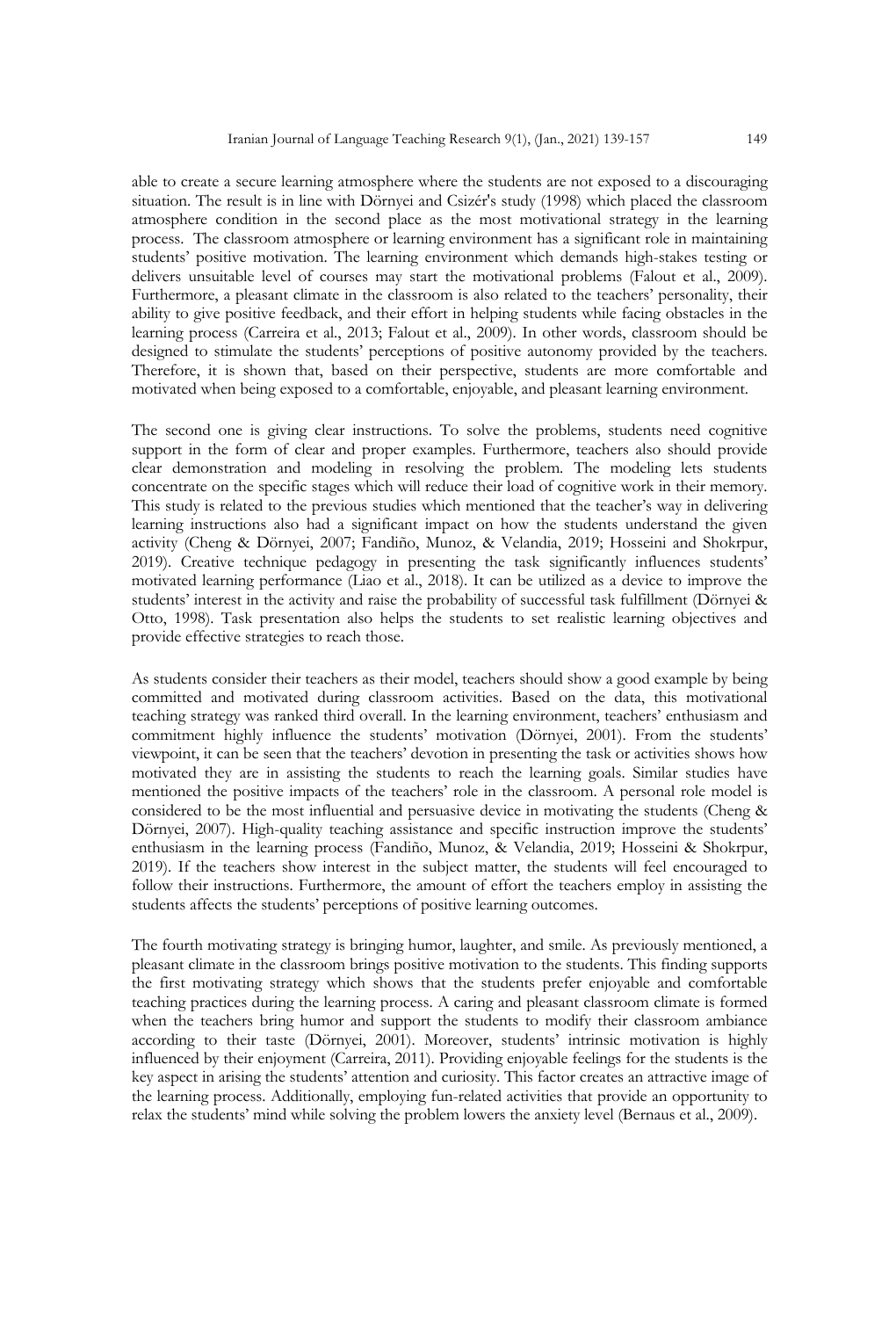#### 150 Lutfi Ashar Mauludin/Students' perceptions of the most and …

Rounding out the top five of most motivational teaching practices based on the students' perspective is developing a good relationship. The result is quite similar to a previous study which placed this strategy in the fourth place (Dörnyei & Csizér, 1998). The teachers should build a good relationship with the students, so the students can be exposed to the norm of tolerance (Dörnyei, 2001). Furthermore, a good relationship can encourage the students to accept mistakes as a normal part of learning and thus maintain their positive perceptions of language learning. More importantly, in developing a good relationship, the teachers can share their language learning experiences, praise students' achievement, and assist the students to set realistic and achievable goals that are effective in decreasing the students' anxiety level (Liu & Huang, 2011).

Therefore, it can be seen that in an ESP setting, the atmosphere of the learning environment and the quality of teachers has a significant role in improving the students' positive motivation. The students learn ESP because it is required by the school or university. Thus, most of them possess a low interest in learning English. They learn English as an obligation, not because they are keen on it. Since they have low intrinsic motivation, they rely more on extrinsically motivating factors. The enjoyable class and compassionate teachers are the factors that can maintain their positive motivation to achieve their learning targets.

#### *Five Least Motivational Teaching Practices*

Besides most motivational teaching practices, the data also show some teaching practices that students perceive did not motivate them as seen in Table 5. The teachers should recognize these practices to effectively find ways to assist them in reaching the learning target. Diagnosing teaching practices that are motivating and not motivating determine the students' enthusiasm in receiving the instructions or assistance during the teaching process. Below are among the five least motivational teaching practices based on students' perceptions in a particular order from the least motivating.

The last place is 'explaining that mistakes are a natural part of learning'. It is quite surprising that this strategy was considered the least motivational for students as the initial goal of this strategy is to assure them that mistakes are acceptable and 'it is fine' to make mistakes. However, it seems that they did not think that way. In the Indonesian learning setting, the students are mostly exposed to teacher-centered learning and score-goal oriented to pass the course or level. This culture shapes their mindset that in order to obtain good results, they must not make any mistakes. The process of trial and error was not familiar for them; thus, to make sure they can achieve success, they must avoid any mistakes. In a learning setting, recognizing the factor that can protect the students from loss of self-confidence is essential (Carreira et al., 2013). As teachers have a great influence on external circumstances in motivating the students, the contextual situation in certain classrooms should be regulated. The students' demotivating experiences related to making mistakes can be one of the elements that construct their thought that 'making mistakes is not acceptable'. As students' motivating factors are varied, understanding many kinds of learning motivation before regulating a specific approach is significant (Lee & Yi, 2017). In this setting, students' are expected to pass a certain grade to continue to a higher level. Thus, the factor of goal-orientedness has a significant role. Dörnyei (2001) mentioned that learners' goal-orientedness includes individual goals, institutional constraints, and success criteria. If the students are well aware of those criteria, it is expected that they need support to achieve those goals. Thus, teachers should be able to promote motivation by avoiding practices that demotivate them (Falout et al., 2009). In short, this teaching practice did not meet the students' expectations to assist them in achieving their learning goals.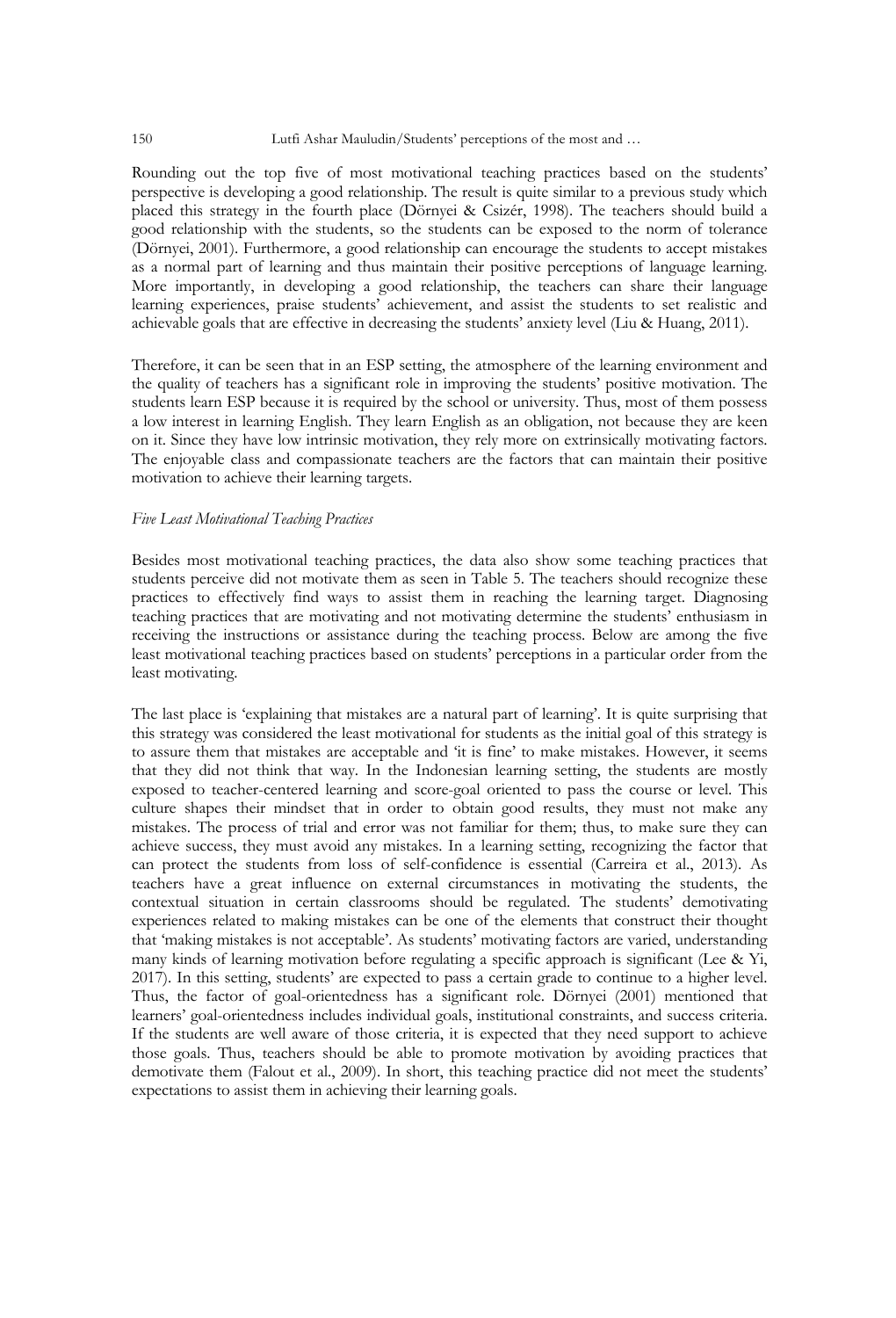The second practice that is considered not motivating is creating challenging tasks. As the students prefer an enjoyable and comfortable classroom atmosphere, it is understandable that 'challenging task' is reflected to be not enjoyable. Students who enjoy the given tasks or assignments are considered to have higher motivation in learning a foreign language (Carreira, 2011). Challenging task leads to anxiety, especially for the lower-level learners. When facing disagreeable pedagogies or materials or cognitively undemanding instructional practices, students are at risk of becoming demotivated (Carreira, 2011; Falout et al., 2009). Thus, challenging tasks are perceived to be factors that hinder their enjoyment in learning the target language.

'Providing regular group work' is also considered to be unmotivating. It should be noticed that demotivating peers have a negative influence (Tanaka, 2017). In other words, peer influences in the learning process are crucial factors for students' learning acquisition. In group work, the students are forced to work together to solve the problems. If the members have an agreeable personality, they can finish the task effectively as they support each other. However, peer disagreement in a group may lead to less enjoyment and it results in the demotivation state. The class group that the members get along positively affects their motivation; on the other hand, a class group of indifferent learners influences negatively the motivated learner (Chang, 2010). In this case, the teachers should construct the right climate of the classroom to improve the student's positive motivation. Teachers should be careful in forming the group as the students tend to be in a group that has a similar interest in learning and be supporting each other. Therefore, the students' perceptions show that regular group work is considered not motivating as it grows their anxiety of meeting unresponsive peers that can hinder their learning progress.

The next least motivating teaching practice is 'filling the task with personal content that is relevant to the students'. The strategy is significant as students usually feel demotivated if they learn something that has no relevance to their life (Dörnyei, 2001). However, it is also important to consider that the students' goal in learning language is varied. The outcomes of learning depend on the existence of learning input and the students' subjective enthusiasm to discover the chance to assist their long-term language learning (Zheng, 2012). Since ESP students are not in an English major, they do not have the initial motivation to learn English as their major achievement of studies. Non-English majors were less likely to participate in enjoyment-seeking activity than English majors (Falout et al., 2009). Although an ESP class is designed to assist students' specific skills that can be easily adapted, it seems that the students have no knowledge to correlate what they learned in schools with the real world. This can be caused by their previous experiences learning English in junior and senior high school which focus on mastering grammatical structures and specific vocabularies to pass the test. Thus, they are not familiar with the application of certain language skills in real practice and have perceptions that personal content in tasks or assignment will not help them to achieve the learning goals. To prevent this, the teachers should provide classrooms that are cognitively challenging and make them realize the importance of learning English for their future (Carreira, 2011).

The last strategy is offering a variety of materials. The students are most susceptible to demotivation if they have low proficiency (Falout et al., 2009). Since they are not English majors, they have limited time to learn the materials. Thus, a variety of materials can be considered to be a burden to them as they should focus on specific materials in a short amount of time. In some cases, the teachers try to employ motivating strategies that can improve the students' skills; however, the students' perceptions are highly related to their attitude and motivation. The teachers may apply the motivational practice but the students do not recognize it because of the teachers' personality or because of students' lack of motivation (Bernaus & Gardner, 2008). In this case, the students perceive that a variety of materials might become their burden and can hinder their enjoyment in learning language. Therefore, it is important to assess the students'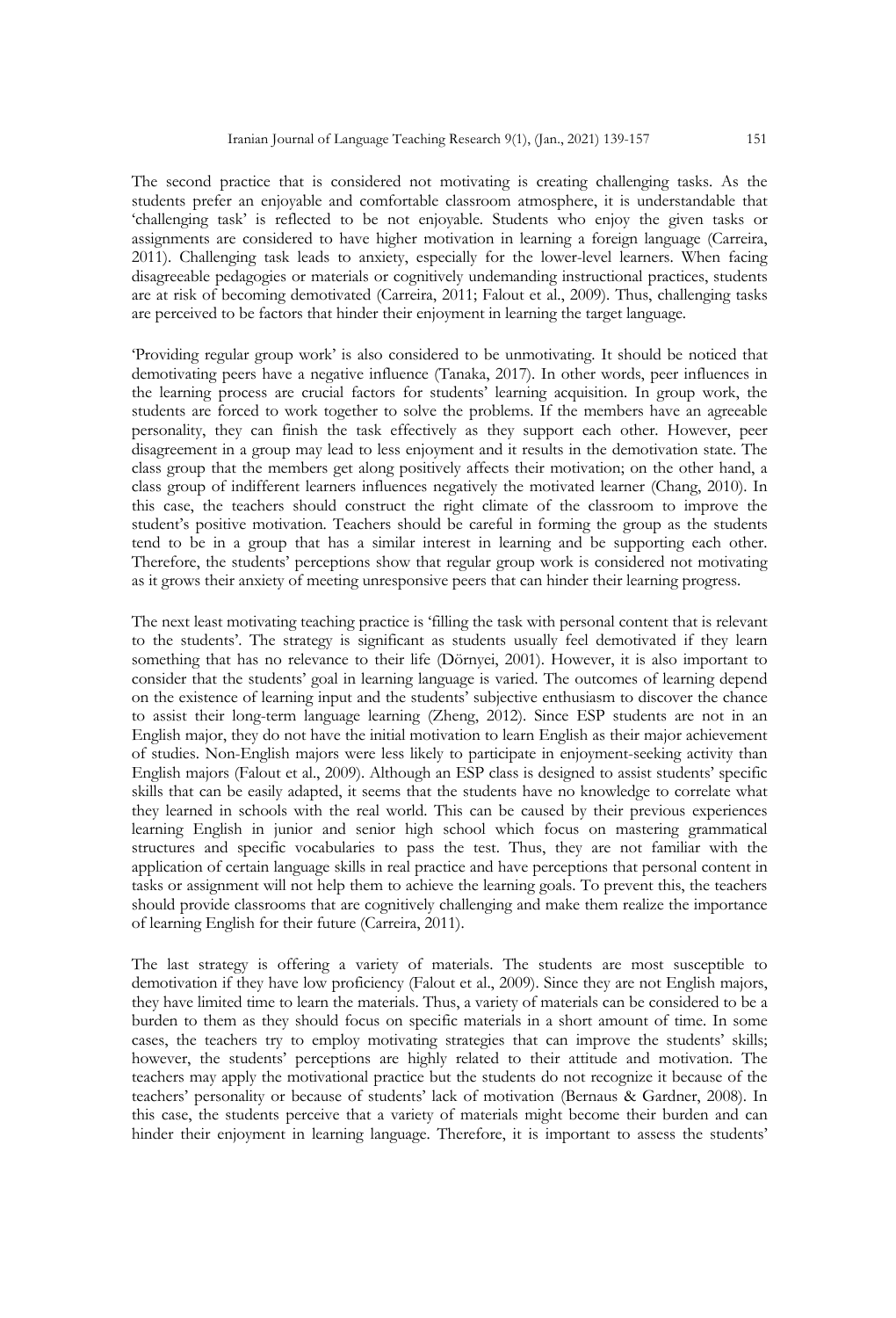favorable attitude toward innovative materials as inappropriate materials may become a demotivating factor (Bernaus et al., 2009; Falout et al., 2009).

As seen from the discussions, the five least motivating strategies are related to assignments or tasks. As mentioned before in the domain part, ESP students are reluctant to perform in the class as they do not speak the language fluently. Since they learn English as an obligation, they tend to rely on their teachers' characteristics to maintain their motivation. Caring teachers and an enjoyable atmosphere can keep their positive motivation. However, tasks or assignments increase their anxiety that reduces their enthusiasm and positive motivation in participating in class activities.

#### **Conclusion**

This study only included Indonesian undergraduate students as the participants; hence, the results may not be generalized into other ESP contexts. However, the findings show that students' perceptions play an important part in determining the effective motivational strategy in ESP classrooms. There are several aspects that should be highlighted.

First of all, in terms of conceptual domain, the most motivational strategy is rapport and the least motivational one is personal relevance. Rapport is the domain that is related to developing a good relationship which means that, in ESP settings, the students feel more motivated if the teachers can have a friendly relationship with the students. Conversely, personal relevance is related to tasks or assignments which can increase the students' anxiety. Thus, the ESP students perceived this domain as the least motivating one.

Secondly, the findings show that five most motivational teaching practices depict the students' enjoyment in learning English than many activities or materials which are considered to be unmotivating. Since ESP students are not English majors, they have no personal interest in learning English as their future career. Therefore, their perceptions of motivating strategies are influenced by the classroom atmosphere and environment. Learning a foreign language is a highly challenging experience and the students possess high anxiety in the process of acquisition. Therefore, teachers should be able to provide enjoyable classrooms by providing creative activities to make an interesting learning environment (Carreira, 2011; Liao et al., 2018). Teachers' personality and commitment also play a pivotal role in supporting the students' difficulties during problem-solving. Good classroom ambiance in which the teachers kindly guide the students during the fulfillment of the tasks is an effective factor in motivating them. The result of the conceptual domain and the micro-strategies revealed that ESP students are more motivated by an enjoyable learning environment than the activity of fulfilling assignments or tasks. Thus, the teachers should prepare the appropriate approach during the learning process.

It should be pointed out that teachers should recognize the students' different types of learning motivation in ESP classes before applying specific motivational teaching practices. Teachers can apply any teaching practice which is comfortable and considered to have significant value to the students; however, the students must have the same perceptions for the teaching practice in order to be effective (Bernaus & Gardner, 2008). It is possible that the students do not react positively to the teaching practice simply because they have no interest in learning English. Therefore, it is important to emphasize that some teaching practices are agreed to be motivating according to the teachers and students; conversely, some teaching practices are considered motivating by teachers but not by the students. Thus, students' perceptions of teaching practices affect their motivation, but teachers' perceptions do not. This accentuates that, in ESP setting, before employing certain teaching practices, the teachers should assess the students' perception.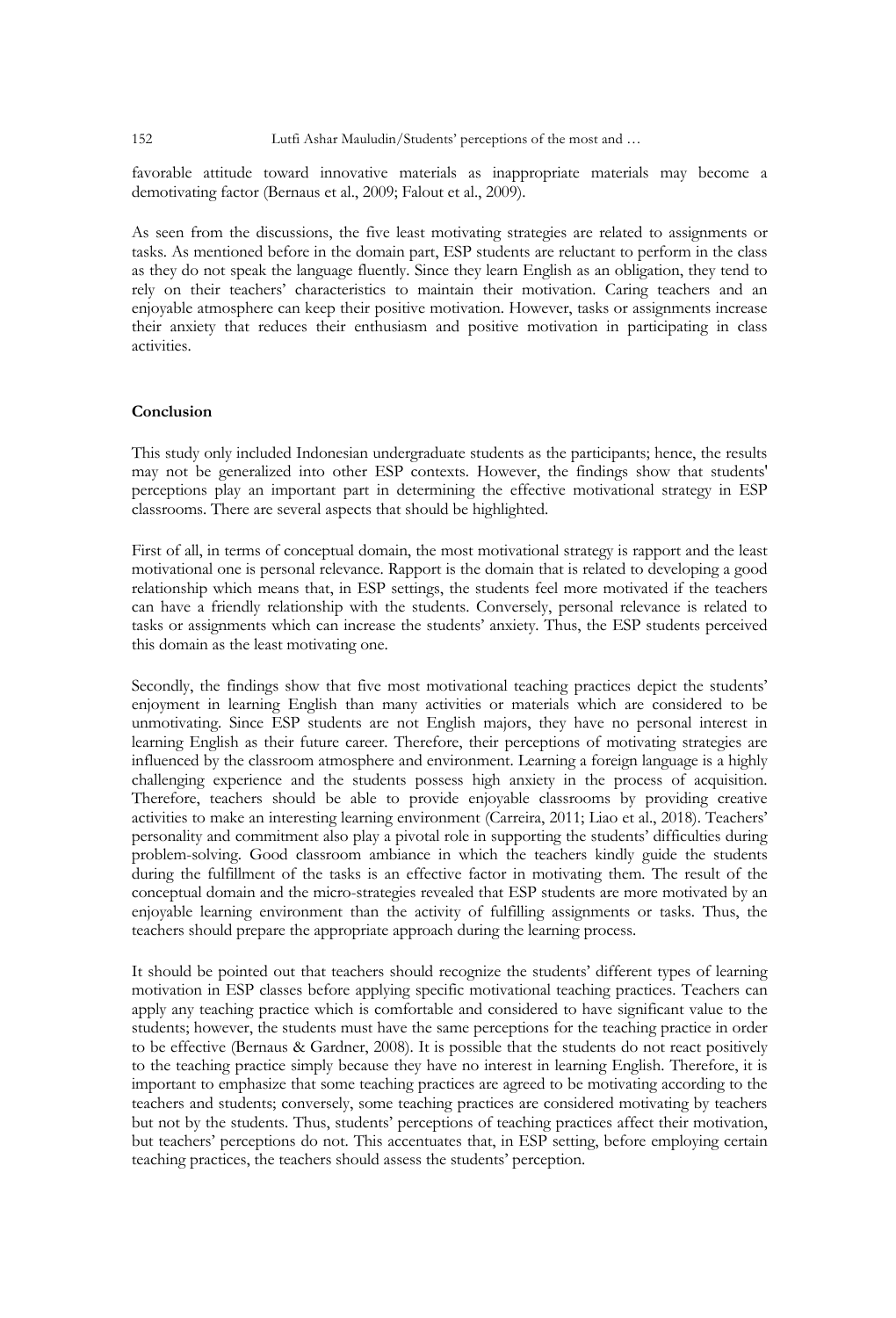Finally, it should be underlined that the least motivational teaching practices above are not reflected as demotivating strategies; however, in ESP settings, they are considered not having high influence in motivating them. As previously mentioned, students' L2 outcomes are not only merely based on the accessibility of certain strategies, but also based on the students' subjective willingness to utilize those strategies (Zheng, 2012). The five least motivational strategies in this study are all related to task fulfillment and teaching activities. This reveals that as ESP students learn English as a compulsory subject, they do not have a specific interest to learn it. Thus, the teachers should understand that some of them have a very low ability or low enthusiasm during the teaching process. Those factors cause their anxiety to increase as ESP students also realize that English is not their major and they have no high competence in acquiring it. Thus, the teachers should support them to present and view themselves as competent non-native English users. Teachers should underscore that the L2 knowledge is valuable to their future career.

At this point, it should be stressed that no teaching practices have absolute and universal value because in the application it is dynamically changing. The implementation is also very diverse considering learning contexts, students' and teachers' individual personality, and learning environment. The finding underscores that, in the ESP setting, the students are keener on teaching practices that focus on classroom enjoyment and comfort. The results also indicate that the teachers should increase their awareness on the significance of assessing individual motivations and classroom characteristics before employing specific strategies or teaching practices. This study also reveals that students' perceptions play an important role as some teaching practices will work only if they also perceive it as motivating ones.

Several limitations to the current study and suggestions for future studies need to be pointed out. Firstly, the result of the data interpretation is limited since it only includes a questionnaire. Further research using more data should be applied since the students' motivation is influenced by many factors. Secondly, this study was conducted in an ESP class in an Indonesian University with Indonesian students; thus, the findings may vary according to the cultural settings. It is essential to replicate this research in different settings. Finally, the study was conducted in a homogenous learning environment; thus, further research in a heterogenous learning environment would provide better insight into the students' perception on the motivational teaching practices.

## **References**

- Alavinia, P., & Sehat, R. (2012). A probe into the main demotivating factors among Iranian EFL learners. *English Language Teaching*, *5*(6), 9–35. doi:10.5539/elt.v5n6p9
- Baker, A.R., & Anderman, L.H. (2020). Are epistemic beliefs and motivation associated with belief revision among postsecondary service-learning participants? *Learning and Individual Differences, 78*, 1-10. doi:10.1016/j.lindif.2020.101843
- Basturkmen, H. (2010). *Developing courses in english for specific purposes*. Hampshire: Palgrave Macmillan.
- Bernaus, M., & Gardner, R. C. (2008). Teacher motivation strategies, student perceptions, student motivation, and English achievement. *The Modern Language Journal*, *92*, 387–401. doi:10.1111/j.1540-4781.2008.00753.x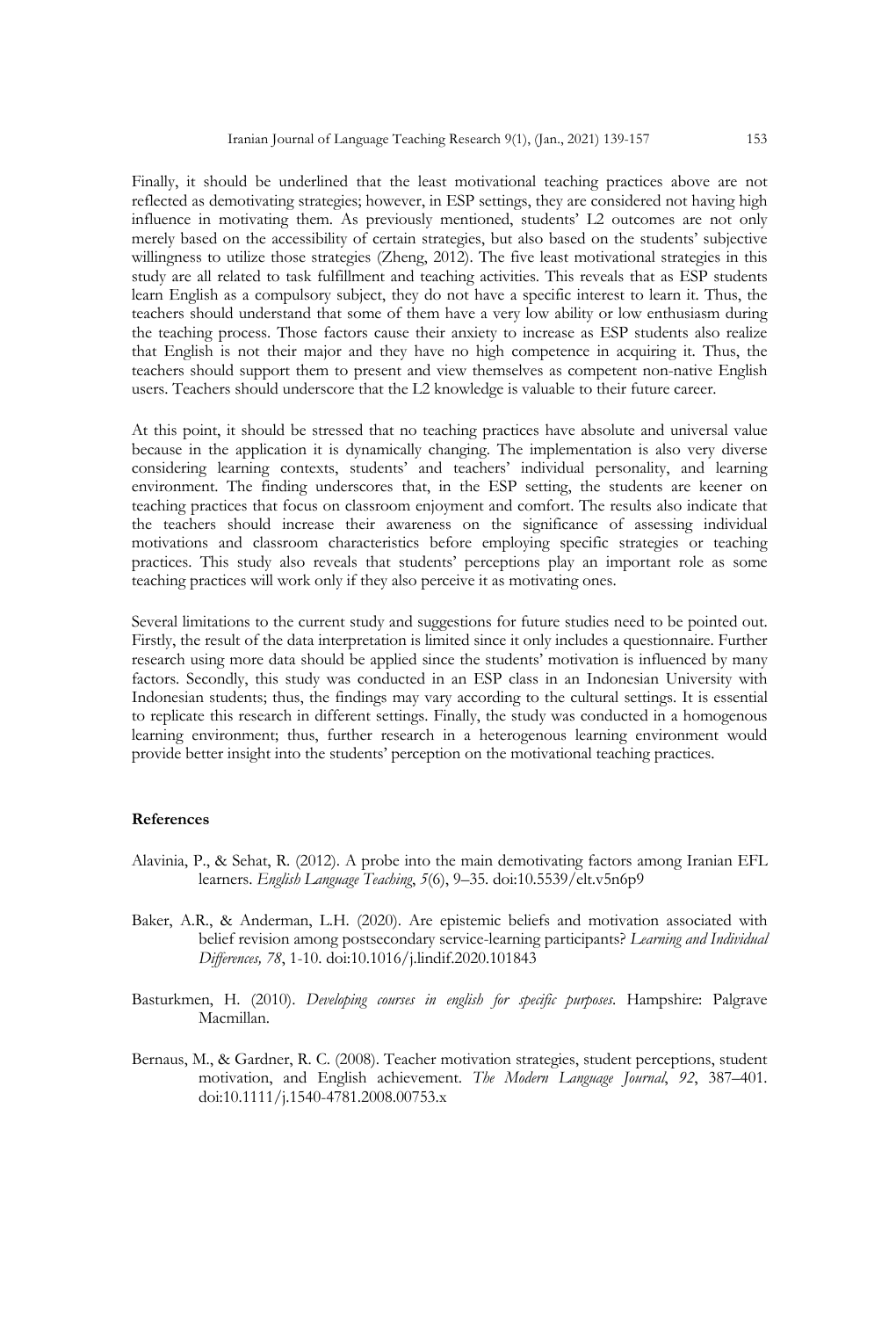- Bernaus, M., Wilson, A., & Gardner, R. C. (2009). Teachers' motivation, classroom strategy use, students' motivation and second language. *Porta Linguarum*, *12*, 25–36. Retrieved from https://www.ugr.es/~portalin/articulos/PL\_numero12/2%20Merce%20Bernaus.pdf
- Birjandi, P., & Tamjid, N.H. (2020). The Role of Self-assessment in Promoting Iranian EFL Learners' Motivation. *English Language Teaching, 3* (3), 211-220. doi:10.5539/elt.v3n3p211
- Cao, C., & Meng, Q. (2020). Exploring personality traits as predictors of English achievement and global competence among Chinese university students: English learning motivation as the moderator. *Learning and Individual Differences, 77*, 1-10. doi:10.1016/j.lindif.2019.101814
- Carreira, J. M. (2011). Relationship between motivation for learning EFL and intrinsic motivation for learning in general among Japanese elementary school students. *System*, *39*(1), 90– 102. doi:10.1016/j.system.2011.01.009
- Carreira, J. M., Ozaki, K., & Maeda, T. (2013). Motivational model of English learning among elementary school students in Japan. *System*, *41*(3), 706–719. doi:10.1016/j.system.2013.07.017
- Chang, L. Y. (2010). Group Processes and EFL Learners' Motivation: A Study of Group Dynamics in EFL Classrooms. *TESOL Quarterly*, *44*(1), 129–154. doi:10.5054/tq.2010.213780
- Cheng, H.F., & Dörnyei, Z. (2007). The use of motivational strategies in language instruction: The case of EFL teaching in Taiwan. *Innovation in Language Learning and Teaching*, *1*(1), 153– 174. doi:10.2167/illt048.0
- Crookes, G., & Schmidt, R. W. (1991). Motivation: reopening the research agenda. *Language Learning, 41*(4), 469-512. doi:10.1111/j.1467-1770.1991.tb00690.x
- Daif-allah, A. S., & Alsamani, A. S. (2014). Motivators for Demotivators Affecting English Language Acquisition of Saudi Preparatory Year Program Students. *English Language Teaching*, *7*(1), 128–138. doi:10.5539/elt.v76n1p128
- Dörnyei, Z. (2001). *Motivational Strategies in the Language Classroom*. Cambridge, UK: Cambridge University Press.
- Dörnyei, Z. (2005). *The psychology of the language learner: Individual differences in second language acquisition*. Mahwah, NJ: Lawrence Erlbaum.
- Dörnyei, Z., & Csizér, K. (1998). Ten commandment for motivating language students: Results of an empirical study. *Language Teaching Research*, *2*(3), 203–229. doi:10.1177/136216889800200303
- Dörnyei, Z., & Otto, I. (1998). Motivation in action: A process model of L2 motivation. *Working Papers in Applied Linguistics, 4*, 43-69.
- Dörnyei, Z., Csizér, K., & Németh, N. (2006). *Motivation, Language Attitudes and Globalisation.* Clevedon: Multilingual Matters Ltd.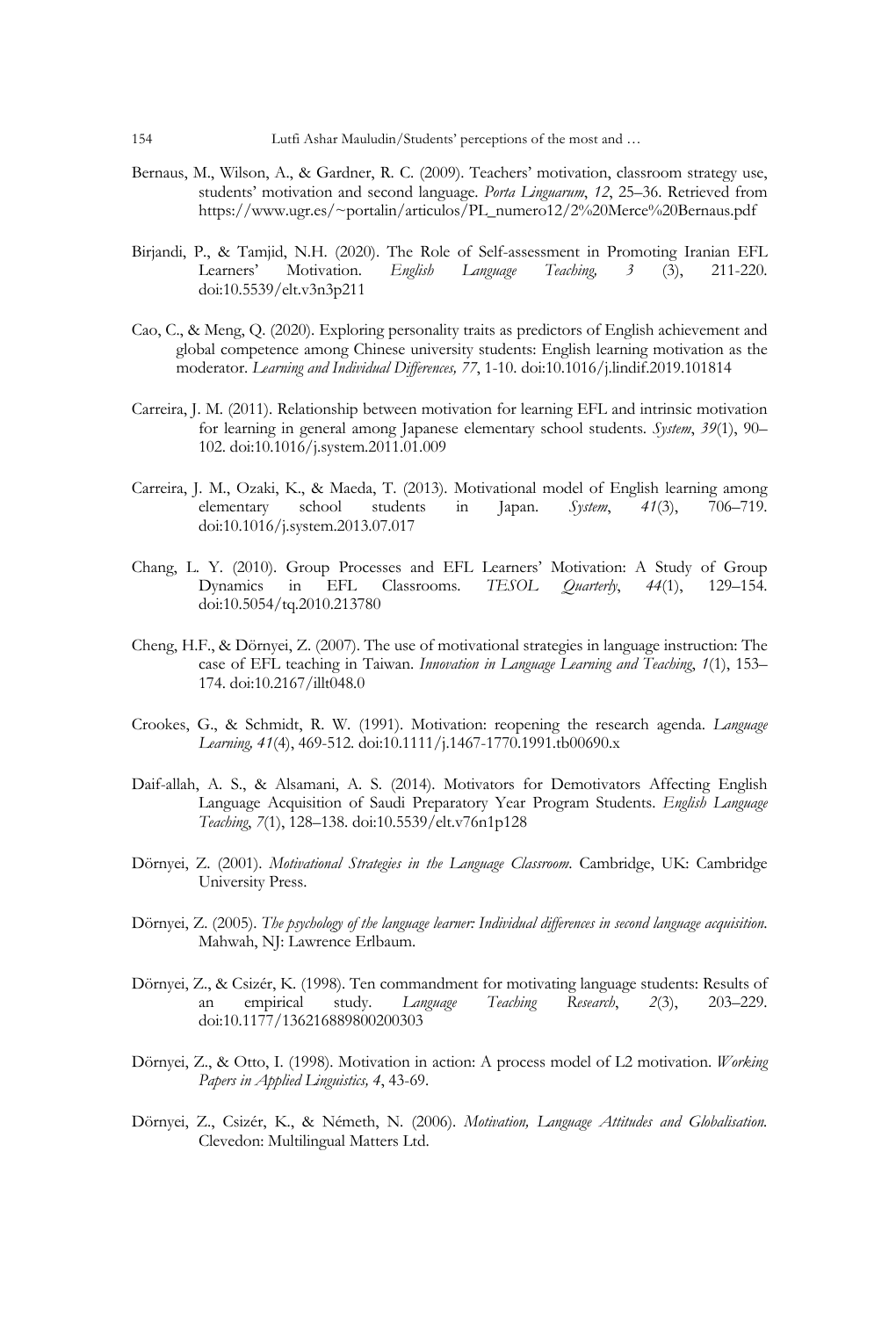- Du, X., & Jackson, J. (2018). From EFL to EMI: The evolving English learning motivation of Mainland Chinese students in a Hong Kong University. *System*, *76*, 158–169. doi;10.1016/j.system.2018.05.011
- Fandiño, F.G.E, Munoz, L.D., & Velandia, A.J.S. (2019). Motivation and E-Learning English as a foreign language: A qualitative study. *Heliyon, 5*(9), 1-7. doi:10.1016/j.heliyon.2019.e02394.
- Falout, J., Elwood, J., & Hood, M. (2009). Demotivation: Affective states and learning outcomes. *System*, *37*, 403–417. doi:10.1016/j.system.2009.03.004
- Ghanizadeh, A., Amiri, A., & Jahedizadeh, S. (2020). Towards humanizing language teaching: Error treatment and EFL learners' cognitive, behavioral, emotional engagement, motivation, and language achievement. *Iranian Journal of Language Teaching Research, 8*(1), 129-149. doi:10.30466/IJLTR.2020.120811
- Guilloteaux, M. J., & Dörnyei, Z. (2008). Motivating language learners: A classroom-oriented investigation of the effects of motivational strategies on student motivation. *TESOL Quarterly*, *42*(1), 55–77. doi:10.2307/40264425
- Hosseini, A., & Shokrpur, N. (2019). Exploring motivating factors among Iranian medical and nursing ESP language learners. *Cogent Arts & Humanities, 6* (1), 1-20. doi:10.1080/23311983.2019.1634324.
- Keller, J. M. (2010). *Motivational design for learning and performance: The ARCS model approach*. New York: Springer.
- Kikuchi, K. (2009). Listening to our learners' voices: what demotivates Japanese high school students? *Language Learning*, *4*(13), 453–471. doi:10.1177/1362168809341520
- Kulakow, S. (2020). Academic self-concept and achievement motivation amongadolescent students in different learning environments: Does competence-support matter? *Learning and Motivation, 70*, 1-15. doi:10.1016/j.lmot.2020.101632
- Kulakow, S., & Raufelder, D. (2020). Enjoyment benefits adolescents' self-determined motivation in student-centered learning. *International Journal of Educational Research, 103*, 1-15. doi:10.1016/j.ijer.2020.101635
- Kumazawa, M. (2013). Gaps too large : Four novice EFL teachers' self-concept and motivation. *Teaching and Teacher Education*, *33*, 45–55. doi:10.1016/j.tate.2013.02.005
- Lee, J. H., & Yi, Y. (2017). An exploratory study on the relationships between attitudes toward classroom language choice, motivation, and proficiency of EFL learners. *System*, *67*, 121–131. doi:10.1016/j.system.2017.04.017
- Liao, Y., Chen, Y., Chen, H., & Chang, Y. (2018). Infusing creative pedagogy into an English as a foreign language classroom: Learning performance, creativity, and motivation. *Thinking Skills and Creativity*, *29*(129), 213–223. doi:10.1016/j.tsc.2018.07.007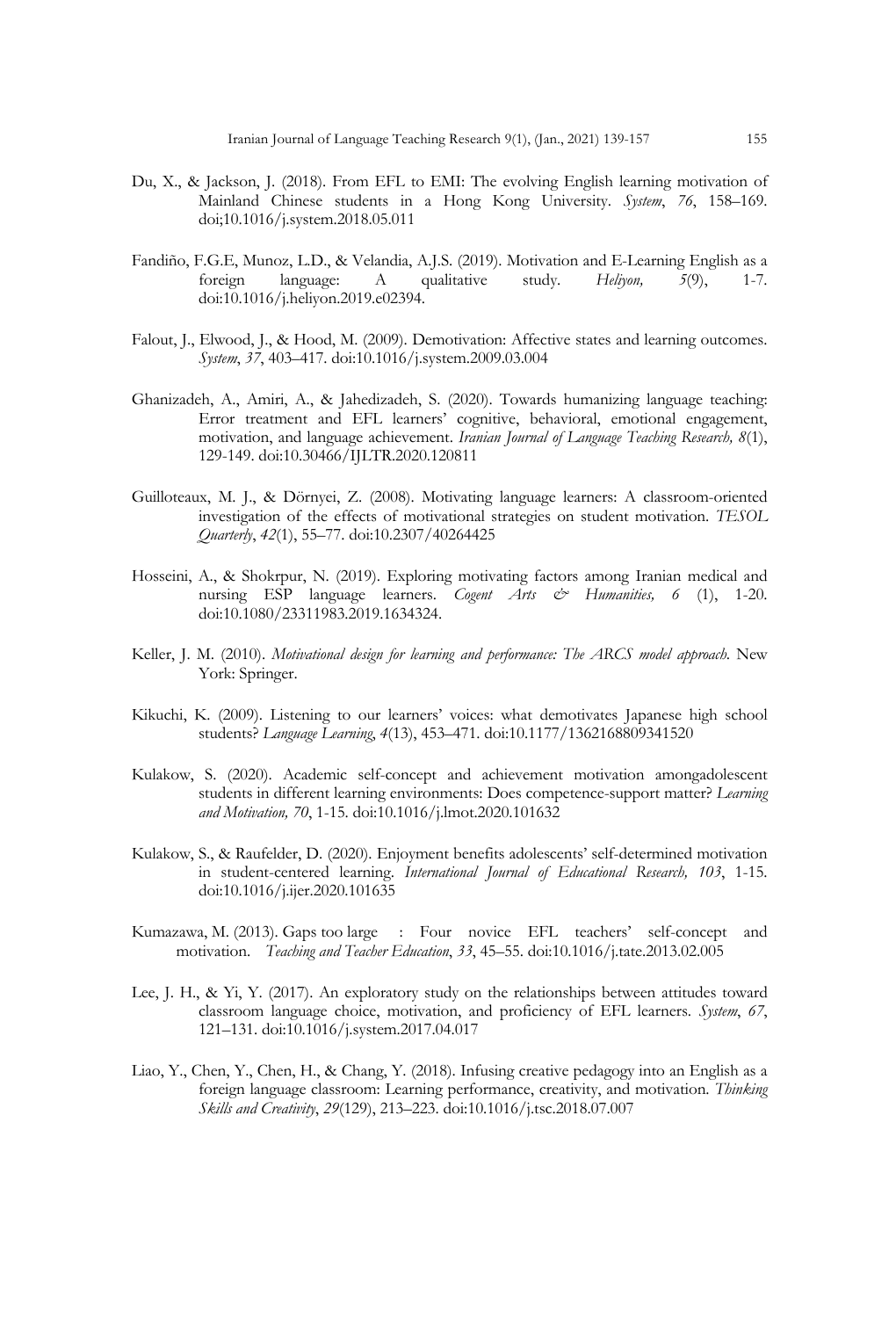- Liu, M., & Huang, W. (2011). An Exploration of Foreign Language Anxiety and English Learning Motivation. *Education Research International, 2011*, 1-8. doi:10.1155/2011/493167
- Maeng, U., & Lee, S. (2015). EFL teachers' behavior of using motivational strategies: The case of teaching in the Korean context. *Teaching and Teacher Education*, *46*, 25–36. doi:10.1016/j.tate.2014.10.010
- Masgoret, A. -M., & Gardner, R. C. (2003). Attitudes, motivation, and second language learning: A meta-analysis of studies conducted by Gardner and Associates. *Language Learning, 53*(1), 123–163. https://doi.org/10.1111/1467-9922.00212
- Mauludin, L. A. (2018). Dynamic assessment to improve students' summary writing skill in an ESP class. *Southern African Linguistics and Applied Language Studies*, *36*(4). https://doi.org/10.2989/16073614.2018.1548296
- Mauludin, L. A. (2020). Joint construction in genre-based writing for students with higher and lower motivation. *Southern African Linguistics and Applied Language Studies*, *38*(1), 46–59. doi:10.2989/16073614.2020.1750965
- McEown, M. S., Noels, K. A., & Saumure, K. D. (2014). Students' self-determined and integrative orientations and teachers' motivational support in a Japanese as a foreign language context. *System, 45*, 227–241. doi:10.1016/j.system.2014.06.001
- Moskovsky, C., Alrabai, F., Paolini, S., & Ratcheva, S. (2012). The effects of teachers' motivational strategies on learners' motivation: A controlled investigation of second language acquisition. *Language Learning*, *63*(1), 34–62. doi:10.1111/j.1467- 9922.2012.00717.x
- Nakamura, T. (2019). Understanding motivation for learning languages other than English: Life domains of L2 self. *System, 82*, 111-121. doi:10.1016/j.system.2019.03.006.
- Oga-Baldwin, W. L. Q., & Fryer, L. K. (2018). Schools can improve motivational quality: Profile transitions across early foreign language learning experiences*. Motivation and Emotion, 42(4), 527–545.* doi:10.1007/s11031-018-9681-7
- Partovi, T., & Razavi, M.R. (2019). The effect of game-based learning on academic achievement motivation of elementary school students. *Learning and Motivation, 68*, 1-9. doi:10.1016/j.lmot.2019.101592.
- Roohani, A., & Dayeri, K. (2019). On the relationship between Iranian EFL teachers' burnout and motivation: A mixed methods study. *Iranian Journal of Language Teaching Research, 7*(1), 77-99. 10.30466/IJLTR.2019.120634
- Schmidt, R., & Watanabe, Y. (2001). Motivation, strategy use, and pedagogical preferences in foreign language learning. In Z. Dörnyei & R. Schmidt (Eds.), *Motivation and second language acquisition* (Technical Report #23, pp. 313–359). Honolulu: University of Hawaii, Second Language Teaching and Curriculum Center
- Song, B., & Kim, T.-Y. (2016). Teacher (de)motivation from an Activity Theory perspective: Cases of two experienced EFL teachers in South Korea. *System, 57*, 134–145. doi:10.1016/j.system.2016.02.006